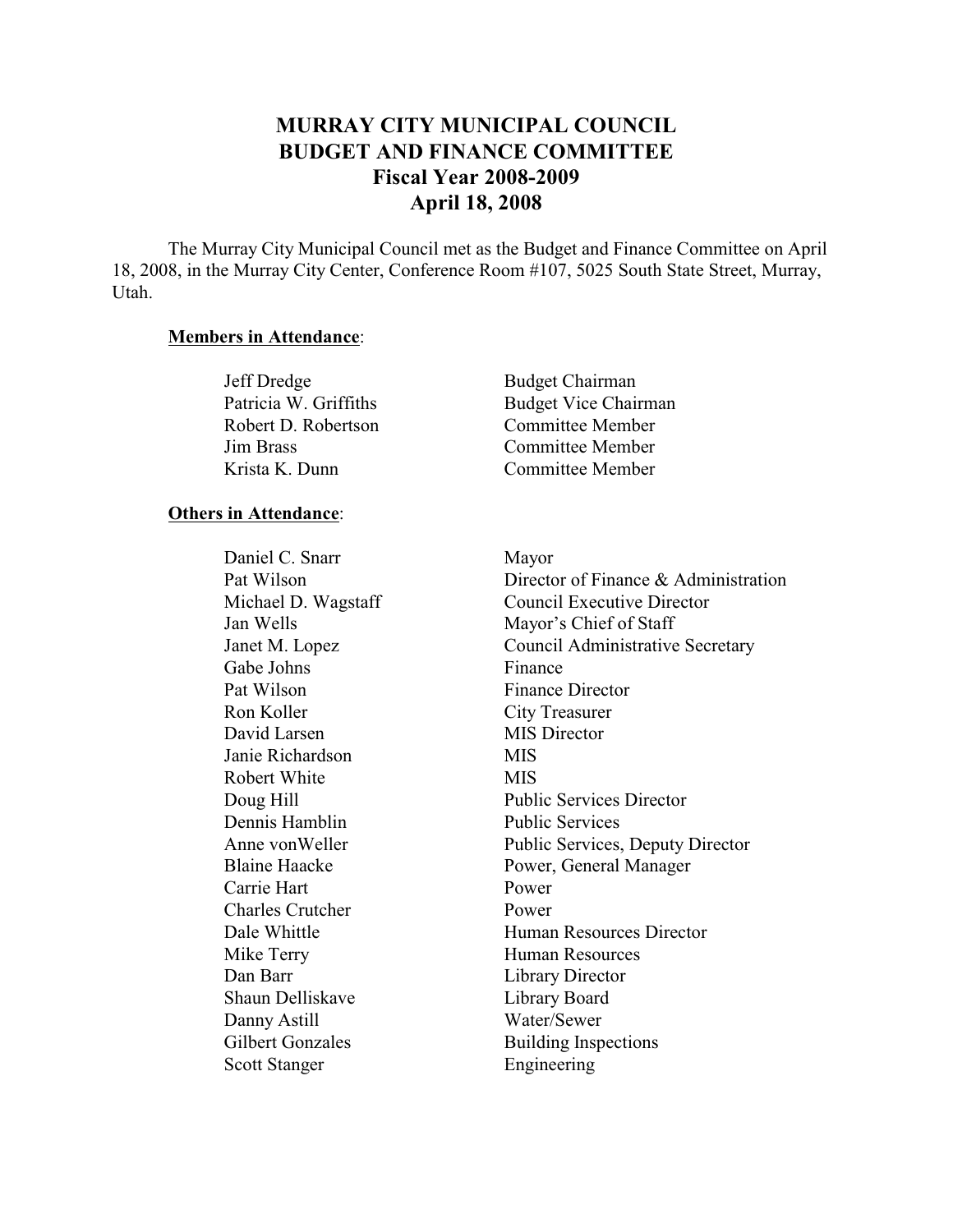Murray City Municipal Council **Page 2** Page 2 Budget & Finance Committee April 18, 2008

| Roy Kenny            | <b>Streets</b>       |
|----------------------|----------------------|
| <b>Susan Gregory</b> | Heritage Center      |
| Lane Page            | Parks                |
| Kim Sorensen         | Parks                |
| Mary Ann Kirk        | <b>Cultural Arts</b> |
| Jenifer Francis      | Attorney's Office    |
| Frank Nakamura       | <b>City Attorney</b> |
| David Frandsen       | <b>MCEA</b>          |
|                      |                      |

Chairman Dredge called the meeting of the Budget and Finance Committee to order at 9:02 a.m. and welcomed those in attendance. He invited Mr. Koller to begin his report.

## **TREASURER** - Ron Koller

Ms. Wilson commented that included in the treasurer's budget are additional funds requested for education and training.

Mr. Koller addressed the utility relief program, of which he is a Murray representative on behalf of the Mayor. The Utah Home Energy Assistance Program (HEAT) received an additional \$7.2 million dollars in Salt Lake City, therefore, the recipients will each be awarded an extra \$100 and relief will be extended one month.

The City relief budget was increased from \$12,000 to \$15,000 for fiscal year 2009, due to the increase in participants. Murray operates on a set budget, therefore it was not able to increase funds as Salt Lake was. There are two more payments left in the current Murray budget and the \$12,000 is almost exhausted. Mr. Koller continued that there are more participants qualifying and they qualify for higher amounts, due to the economy.

Mr. Brass asked how a possible increase in the power rate would affect the relief program.

Mr. Koller stated that he expects about \$5 to \$10 per person with the increase and has anticipated that the \$15,000 would handle that expense.

Mr. Koller explained that he raised the education and training budget for his clerk to attend a conference to obtain additional training on HTE.

Ms. Dunn asked for an explanation regarding the bottom line that does not show the total expenditures for the treasurer's department.

Ms. Wilson responded that there is a line item where the enterprise funds reimburse the City. A small amount is actually paid by the general fund, however, for the most part, the treasurer's expenses are covered by water, sewer, power and golf.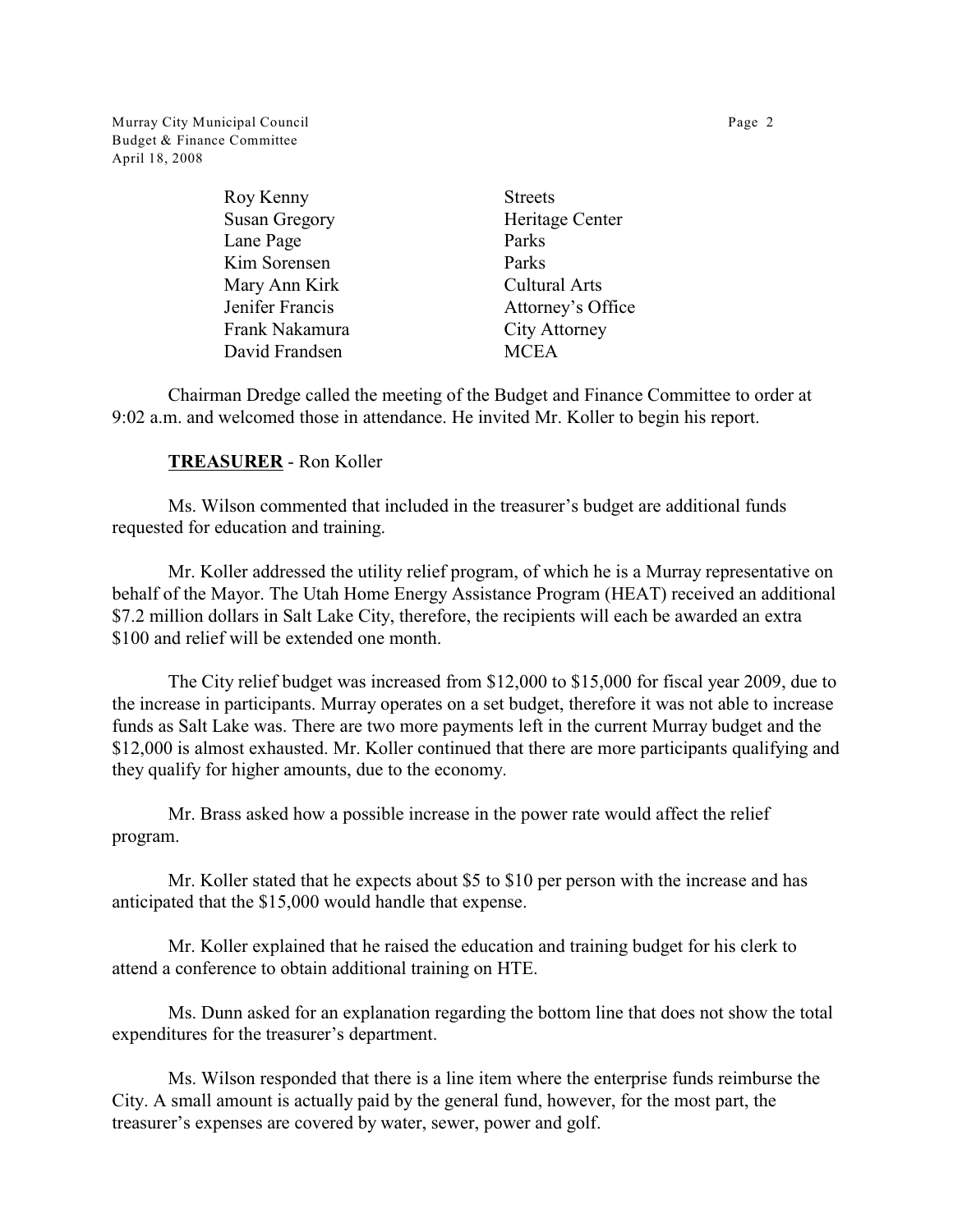Murray City Municipal Council **Page 3** Page 3 Budget & Finance Committee April 18, 2008

**MIS** - David Larsen

Ms. Wilson explained that the software maintenance budget of \$101,800, the data processing equipment for \$202,600, and the education and training of \$30,000 consist of the large items funded by the Mayor, and there is additional detail on following pages.

The education and training budget was addressed by Mr. Larsen, explaining that this is training for the entire City which has been requested by department heads. It is purchased in bulk and comes under the MIS budget, mostly for the Sungard products.

Capital budget requests include \$30,000 for VM Ware, virtual machines, which allows for server consolidation. In the server environment, there is an individual server for each application used. VM Ware allows for use of multiple systems on one computer. This will replace a couple of servers that will not be necessary with the VM utilized.

Additionally, there is a request for \$15,000, for two network servers which will replace three servers currently in use.

Aerial data for the GIS system is needed in the amount of \$30,000, which will cover the expense for a fly-over to obtain new data. The county gave Murray a bid of almost \$30,000 to provide the GIS data, however the county pictures are not what was needed. The last fly-over data was collected in 2003.

Mr. Brass asked what information is needed that was not available from the county.

Mr. Robertson commented that Valley Emergency Communication Center (VECC) demonstrated a new aerial project that would be available to the cities.

Ms. Richardson expounded, saying that the county assessors office purchases a package that has been made available to the City, however, it is not as high a quality resolution as is generally used for engineering needs. Part of the reason for new servers is for county imagery that requires almost 500 giga bytes of storage space, which Murray does not currently have. The City needs aerial photographs with better resolution for some of the storm water utility measurements and verifications for new developments. Ms. Richardson has a small portion of the county assessors imagery on an external hard drive now, however, the City needs a 6 inch resolution for determining curb and gutter, which it does not provide.

Mr. Larsen offered that there is an effort to put together a consortium of other cities to partner on this data.

The report writer software has been requested by department heads to acquire a better reporting mechanism from the data that is contained in the system. In working with Ms. Wilson, Mr. Larsen has discovered that there are numerous spreadsheets that the system should be able to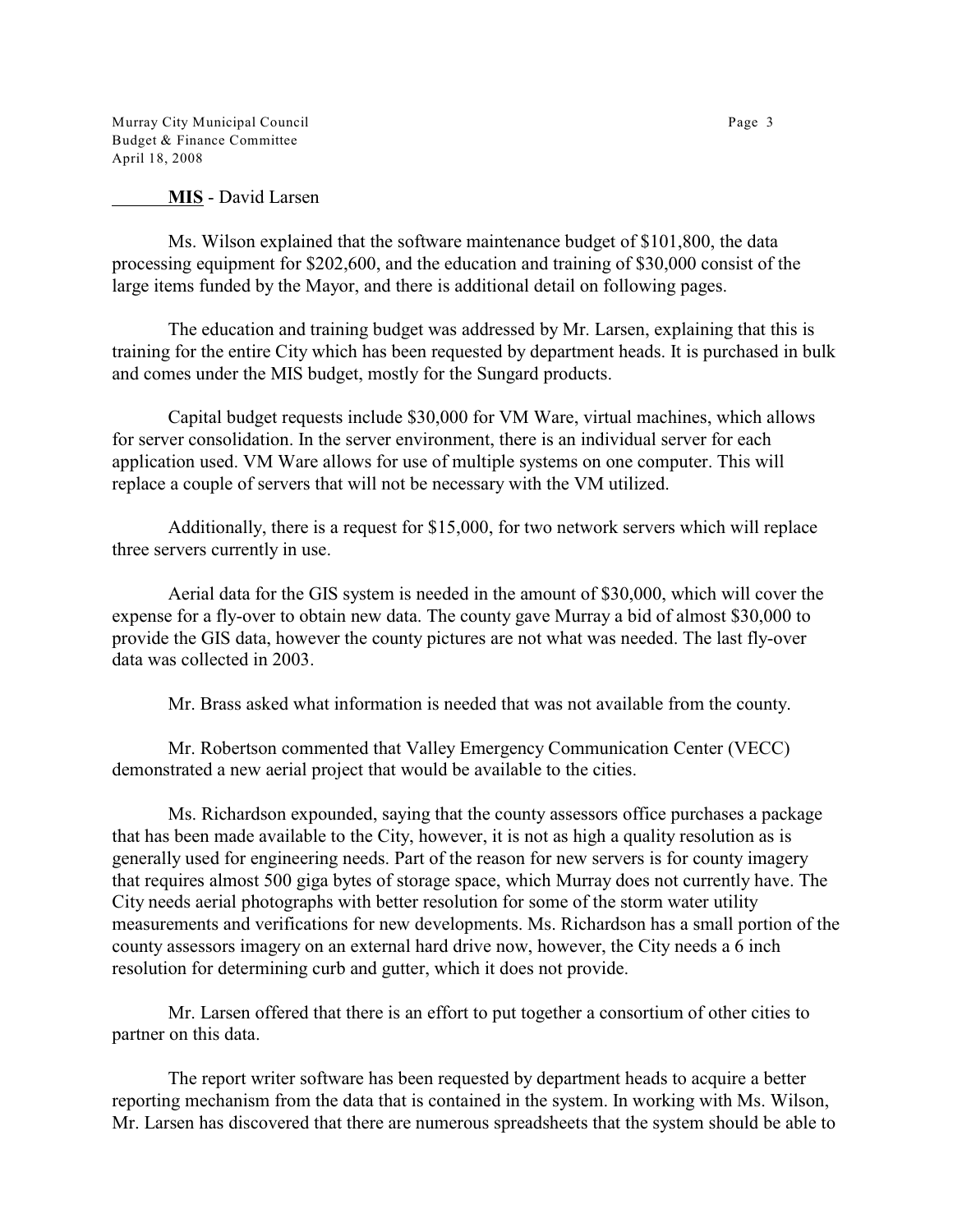Murray City Municipal Council **Page 4** and the state of the state of the Page 4 and the Page 4 and the Page 4 and the Page 4 and the Page 4 and the Page 4 and the Page 4 and the Page 4 and the Page 4 and the Page 4 and the Budget & Finance Committee April 18, 2008

produce if the City had the proper software to help create the necessary reports. The software can provide multiple reports out of multiple data bases besides the Sungard product.

Mr. Dredge asked what program he is considering for this usage.

Mr. Larsen noted that the program is called Sequel, from a mid west company.

Mr. Dredge commented that would make it difficult for the average user to write reports.

Mr. Larsen pointed out that there are many things called sequel, however, with this particular product one would not be writing any code, it is made specifically for the end user. There is some set up required with the programming staff to get the views wanted, but it is designed for the end user to create their own reports and graphs.

Mr. Dredge wanted to insure that the departments would not have to rely on the MIS staff to write a report.

Mr. Larsen said this package has been out for some time and is being used in wholesale, retail, banking industries and government. It can show current operating statistics, cash flow, sales, and transactions with the ability to be updated daily.

Ms. Wilson asked if a staff member will be a Sequel expert, for the departments to call upon for assistance.

He confirmed that both programmers will be trained to help. Mr. Larsen further stated that he anticipates Dan Stireman, the customer service manager in power, will be a primary user of the Sequel product. MIS currently produces many reports and a significant amount of data for Mr. Stireman. This program should alleviate some of that burden, although, some interaction will continue. The entire target is toward the end user.

Mr. Dredge asked if once the core product is written, training will be given to each department in order for it to be utilized fully.

Mr. Larsen confirmed that.

Ms. Richardson stated that the GIS servers are out dated, small and full. It would be better to have one server that is large enough for the needs of the department.

Mr. White confirmed that the servers are seven to eight years old, given from MIS to the GIS department.

Mr. Larsen reviewed the request for the disk storage SAN (storage area network). This is to consolidate storage from different systems. It is the future direction of the department to group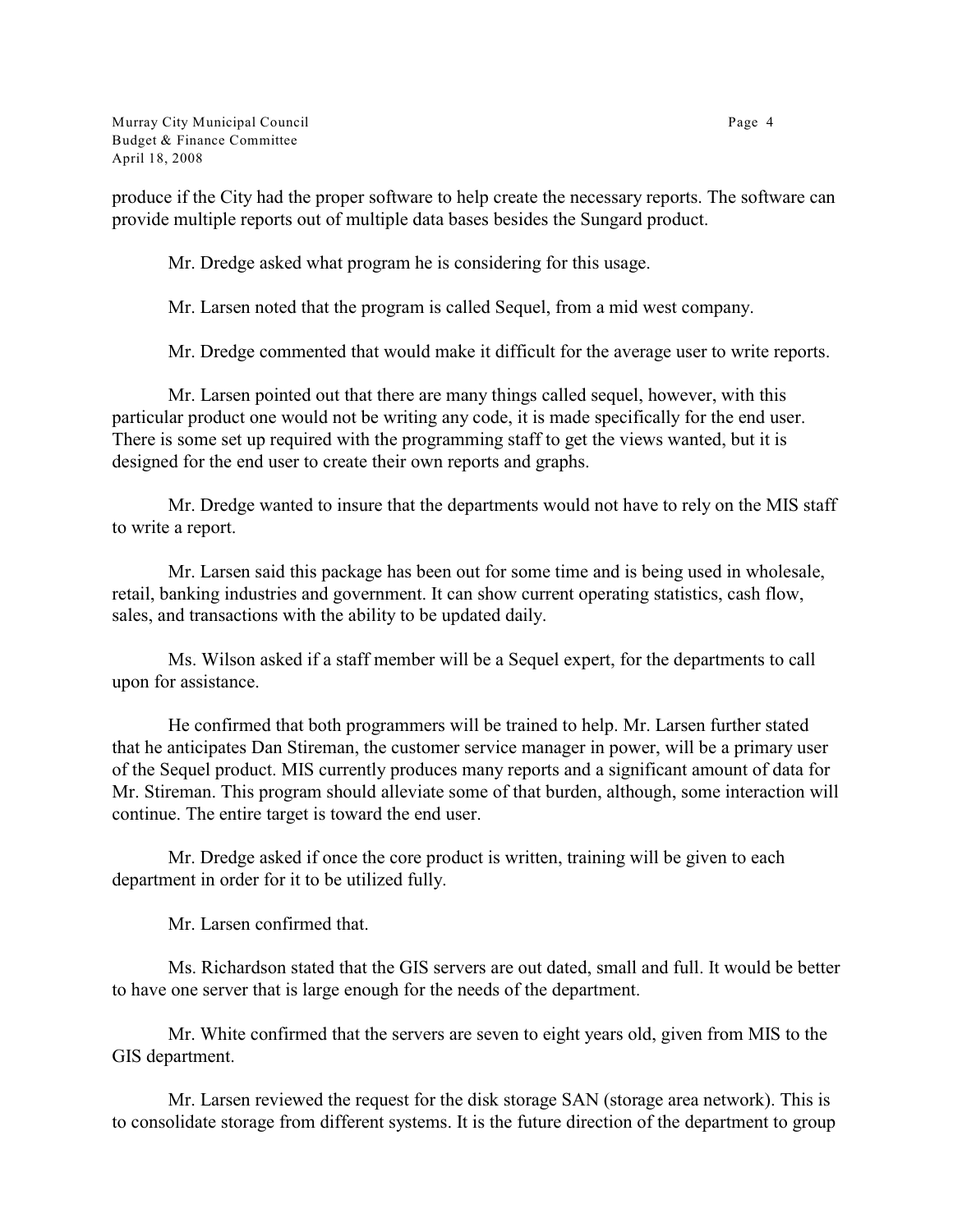storage together in a central area. The water department, for example, wants to store video of sewer line projects, which could be up to five tera bytes. Police have stored video and audio that MIS would like to consolidate.

Mr. Brass asked about compression programs to shrink the video.

Mr. Larsen said he could use them, although, it is something he has not looked into. It may depend upon what is needed. The new document management system that is being implemented will make it necessary to have additional storage, as well.

Mr. Larsen continued, stating that with the Sungard software and the new upgrade to the Windows version, there is some significant capability and integration ability. Four new modules integrate directly into the GIS. In the past, the data had to be maintained in either the Sungard system or the GIS, however, with the new module data can be seen and manipulated on both systems.

Mr. Dredge commented that in the mid-year budget review, Mr. Larsen indicated that Murray was already on the most recent version of the software. He asked if this is something that has come out since then.

Mr. Larsen confirmed that it is new and being piloted in Bend, Oregon, right now.

Mr. Dredge further asked, regarding the modules that are out, available and past the beta stage, if Murray is completely up to date.

Mr. Larsen said that Murray is up to date, with everything in use, however, there was a document processor that staff wrote its own version of, and every time there was a new release it would have to be re-written. This new software, being requested in the budget, will replace the staff written version and put it in the standard package.

Ms. Wilson added that the City still needs to get on the Naviline.

Mr. Larsen confirmed that it does need to be installed.

Mr. Dredge asked about the timing for having that installed.

Mr. Larsen answered it would be in the next three months. He said that he is working on getting the appropriate trainers and schedules coordinated.

Mr. Dredge commented that one thing noticed in the budget is that the department heads have closely examined the capabilities of HTE and have requested more training in order to utilize more of the functionality. If using this system can increase efficiency, Mr. Dredge questioned the problem of preventing usage from occurring quicker.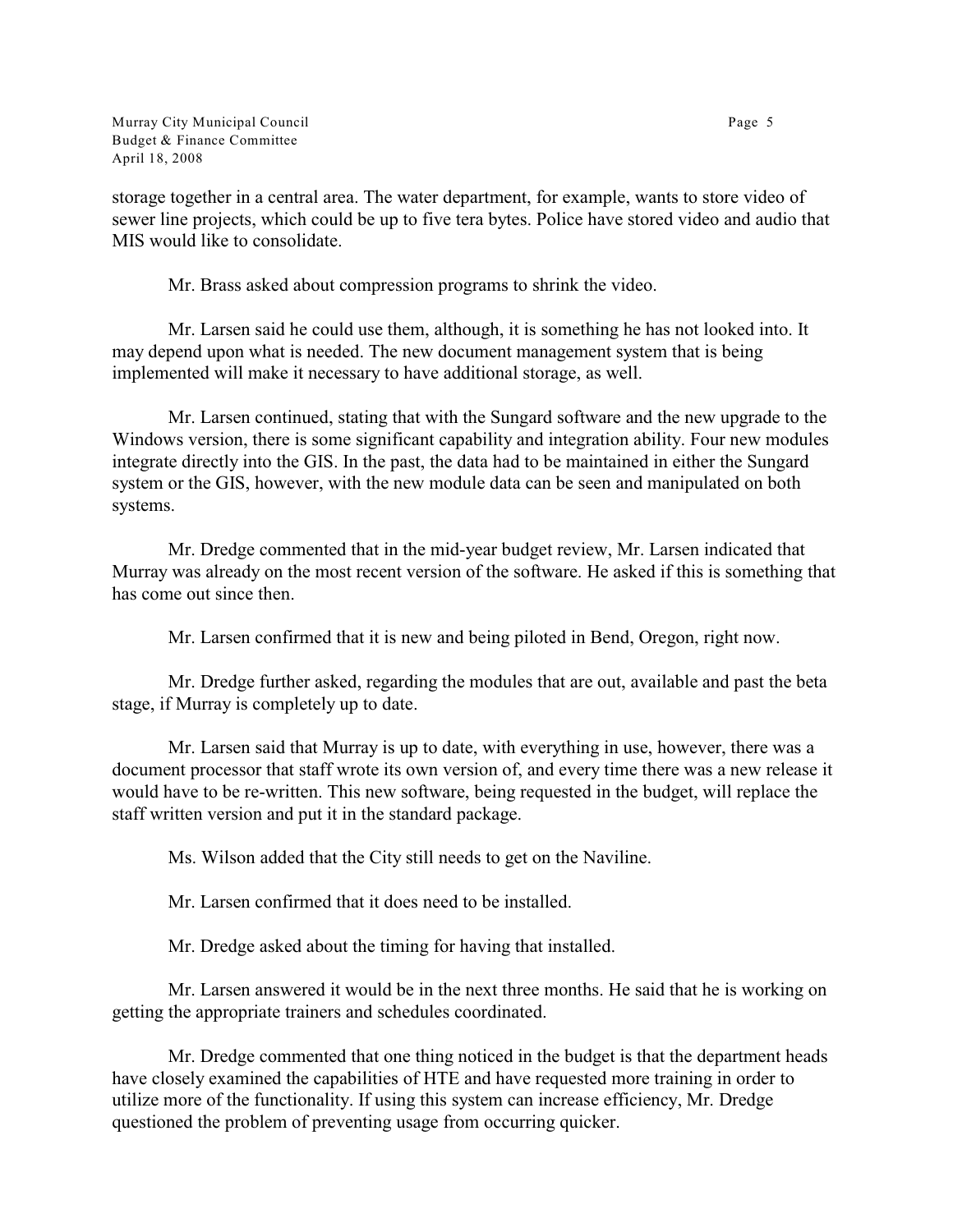Mr. Larsen responded that one problem has been a key staff member who has been in the hospital, and a second issue is resource availability at Sungard. He explained that it was scheduled to be implemented last year, until Mr. Carpenter became ill, and installation was delayed.

Ms. Dunn asked if there was a priority regarding who would receive training first.

Mr. Larsen works with the department heads to get them the training they need, so it is up to them.

Mr. Dredge noticed that the payroll module was not funded. He asked if that referred to the HTE payroll module to replace the custom written program.

Mr. Larsen confirmed that it is the HTE program. He said that in discussing it with Ms. Wilson, they felt it would be advisable to wait a year in order to get the Windows version installed and other items updated. They will be busy and don't want to be distracted with the payroll. After the staff uses the work order system and learns how it all integrates, next year will be better timing for implementing the HTE payroll.

Mr. Dredge stated his feeling is that payroll is the biggest issue in the proposed budget this year and anything that can be done to take pressure off that ongoing issue, through efficiency and systems, would be something he is in favor of implementing on a fast-track.

Mr. Larsen responded that it takes a significant amount of resources and maintenance right now and additional work to get set up, however, he supports the payroll module.

Mr. Dredge advised that he is concerned about, in general, getting the updates completed and becoming more efficient within the City.

Mr. Johns stated that he visited Logan City recently and Logan does use the HTE payroll package. They have one person who does the payroll, it works well and Logan has positive comments about it.

Mr. Dredge asked if it has some capabilities to manipulate the numbers to obtain results from COLA and merit increases, for planning purposes.

Mr. Johns thinks it does have the ability to project numbers, to some degree. There are capabilities to draw data out of it which would be beneficial and is something Murray does not have the ability to do.

Mr. Larsen said the current custom program has a data base that is DB2 which has the ability to withdraw information.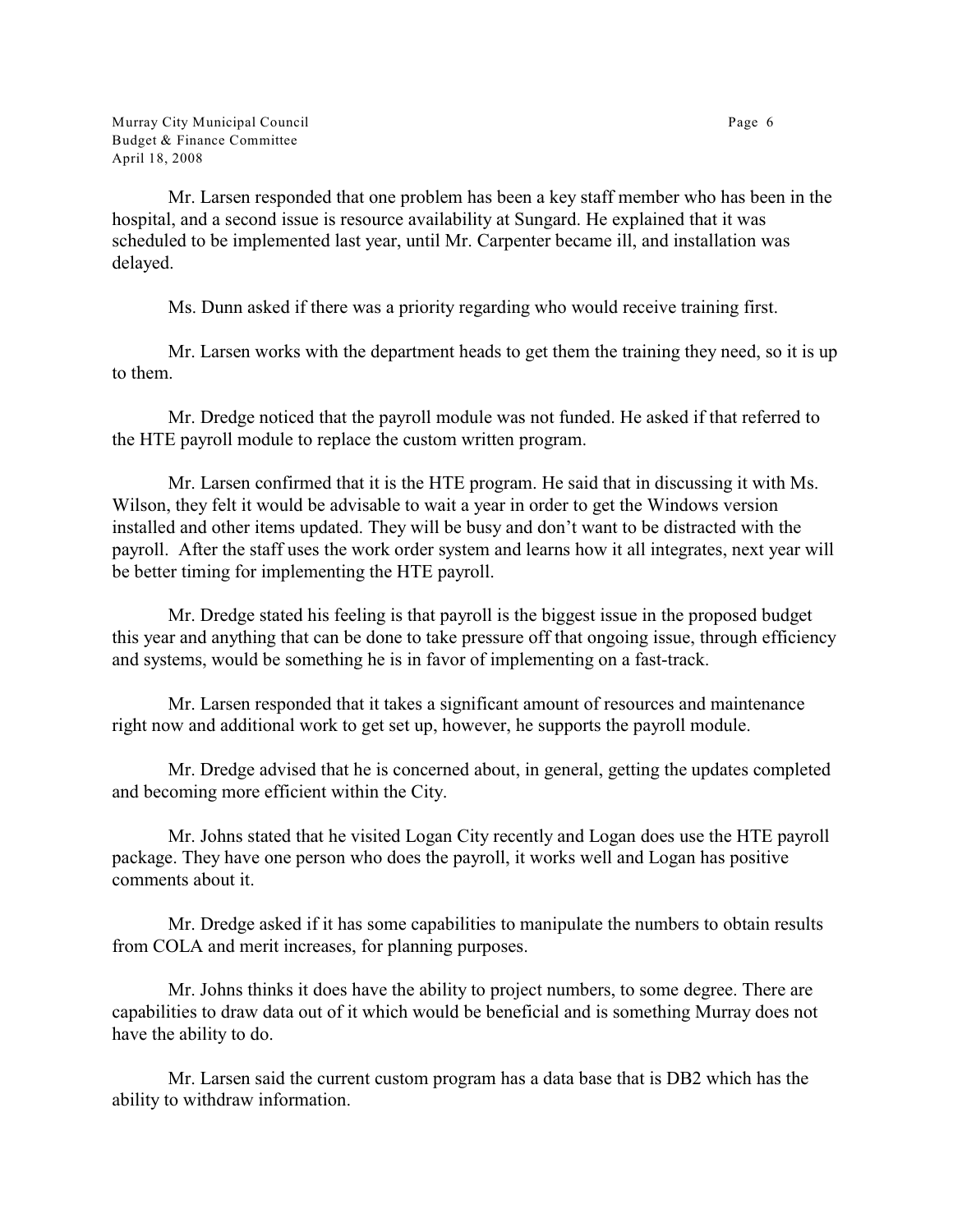Murray City Municipal Council **Page 7** and  $P$  and  $P$  and  $P$  and  $P$  and  $P$  and  $P$  and  $P$  and  $P$  and  $P$  and  $P$  and  $P$  and  $P$  and  $P$  and  $P$  and  $P$  and  $P$  and  $P$  and  $P$  and  $P$  and  $P$  and  $P$  and  $P$  and  $P$ Budget & Finance Committee April 18, 2008

Mr. Johns stated that it is necessary to go through Mr. Carpenter, who manages that program; it has its own file structure, so that reporting is not as transparent and easy to obtain.

Mayor Snarr commented that he did not fund the payroll program because of his worries about having enough money for road projects.

Mr. Dredge clarified that he agrees that rolling out the payroll package would be better next year in order to fast-track the most recent version of HTE.

Mr. Larsen confirmed that he is trying to move that along just as quickly as possible.

Ms. Griffiths asked what happens when Mr. Carpenter is ill and not able to assist.

Mr. Larsen responded that sometimes other programmers step in.

Ms. Griffiths said that if there is exclusivity, it would concern her. Cross training is important.

Mr. Larsen added that all the programmers have the ability to work from home, so that if there is an issue, Mr. Carpenter can take care of it. Although, cross training is difficult, in that, each person has their own responsibility, and is not able to give their full attention to other areas.

Ms. Griffiths pointed out that the conversion to the newer program might alleviate some of the problems with the necessity for constant MIS support.

Mr. Larsen said that it will help to some extent, although in some applications, like work orders, finances or utility billing, MIS uses specific personnel allocated to help in those areas and it is difficult to become an expert and then be given additional duties, where certain knowledge may be lacking.

Mr. Brass asked about having the website up and running. It is important to have our agendas available on the website, particularly with the budget hearings, our constituents are unable to find information. It has taken too long to become operational.

Ms. Dunn and Ms. Griffiths both remarked that they have received many comments about not being able to obtain City information on the website.

MIS has been told by the software company that the program is working, when in reality it is not. The site has been restored to the previous program, until the issues can be resolved.

Ms. Wells stated that the City may look at changing the provider.

Mr. Brass said it affected him personally when he was traveling and wanted to find out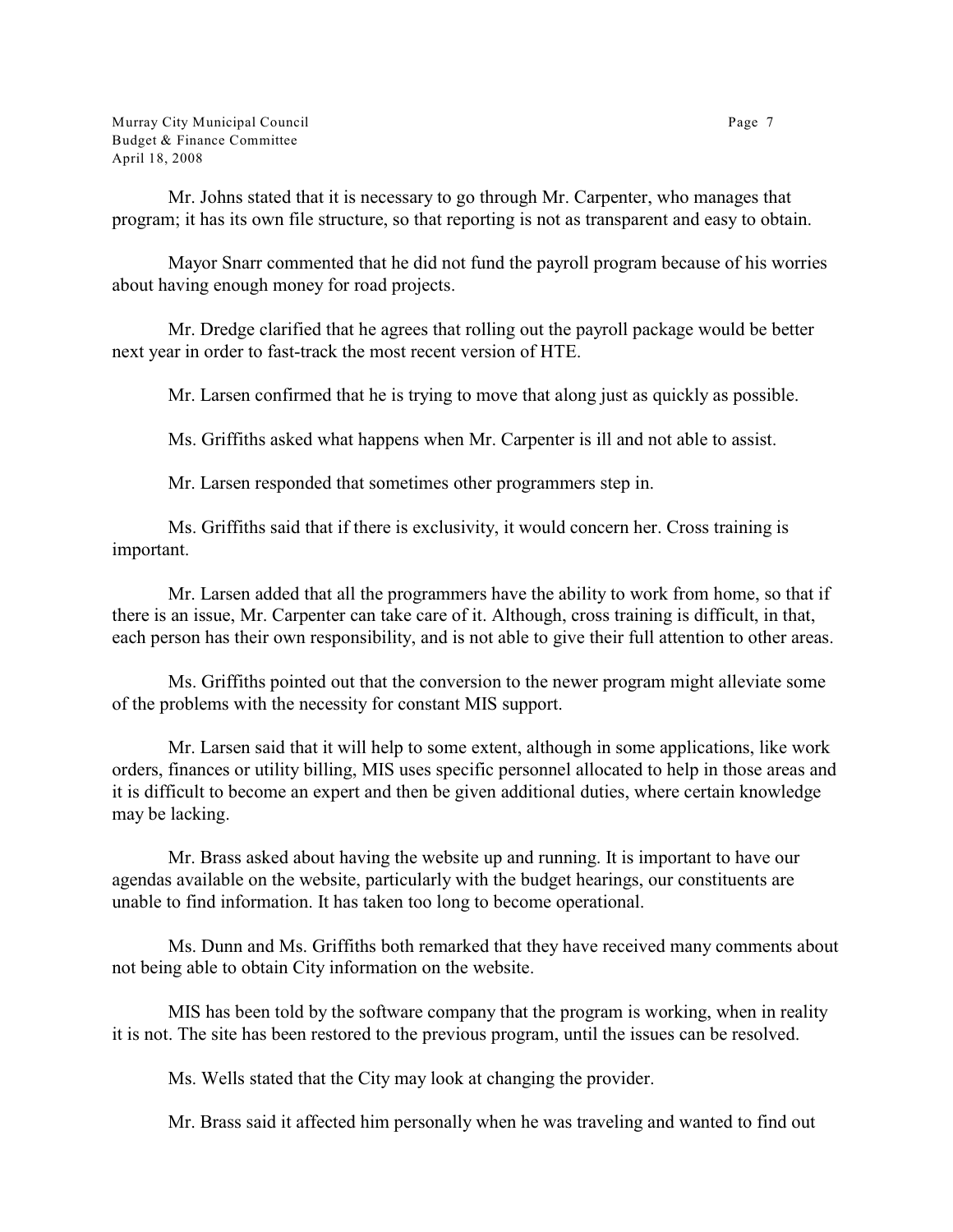Murray City Municipal Council **Page 8** and the control of the control of the control of the control of the control of the control of the control of the control of the control of the control of the control of the control of Budget & Finance Committee April 18, 2008

the time of the meeting that he had to be back for. He had to call in to find out.

# **COMMUNITY AND ECONOMIC DEVELOPMENT** - Dennis Hamblin

Ms. Wilson stated that the two departments are being combined into one. All of the community development budget has been used, with part of economic development office operation expense, and specific line items from economic development have been brought forward.

The new department head's salary will be split as follows:  $80\%$  from community  $\&$ economic development and 20% will come from the RDA budget.

Ms. Wells remarked that the salary numbers may be adjusted, based on the person who is hired and results of negotiating salary.

Ms. Wilson continued, explaining that there is a new position in RDA, city planner. All other employees are in the new combined department.

Ms. Wilson reviewed the expenses approved by the Mayor in community planning which consists of the following:

- Planner, \$60,000, paid through RDA
- Taylorsville-Murray study, \$22,000, non-departmental budget
- ArcView Software, \$1,500, in the MIS department

Mr. Brass asked if these plans need to be approved by the RDA Board.

Ms. Wells responded that it has been done this way in the past, and Ms. Dunn agreed.

*RDA:* Mr. Hamblin explained that most of the money in the RDA budget has been obligated. The obligation to the school district in the amount of \$440,000, was a negotiated settlement. The cost of the bond and interest cannot be changed. Other listed expenses are normal staff expenses.

One item that might be considered for next years November  $1<sup>st</sup>$  report is some potential tax increment that could be collected off the Costco/smelter site. That money has to be used in the district, however, a lot of work has been completed that could be reimbursed.

Mayor Snarr commented that the tax increment money is earmarked to pay off the bond for the overpass. He further asked about the boundaries of the hospital site, referring to the nine story medical office tower. If it is included, that building is totally taxable.

Mr. Hamblin explained that the entire hospital site is within the boundary. Some items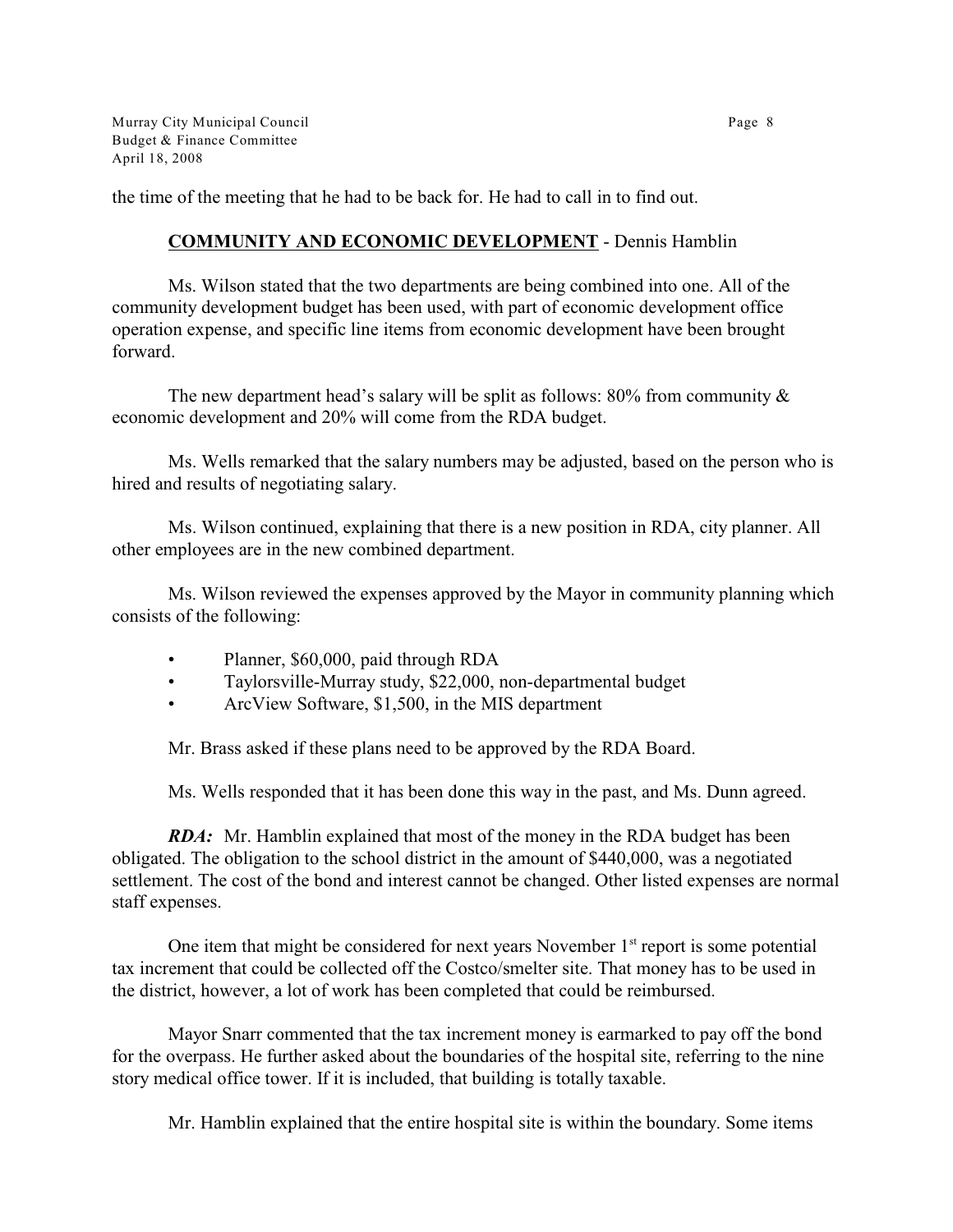Murray City Municipal Council **Page 9** and the control of the control of the Page 9 Budget & Finance Committee April 18, 2008

and equipment are taxable, however, if it were used across the boundary line it may not be taxable, therefore, since that sort of utilization could not be tracked, the entire site was determined to be within the boundary. There is good potential to track and claim the taxes.

Ms. Wilson commented that the bond principal increased from \$25,000 last year to \$215,000 this year. She wondered if the idea was to use RDA money in order to make this large payment.

Mr. Hill added that the RDA revenue from the smelter site is not included in the budget because there is no idea what it will be.

Mayor Snarr pointed out that he wanted to wait until the development was complete prior to beginning the tax increment. Once you begin recovering those funds you have 20 years to collect and it is wise to recapture as much as possible.

Mr. Hamblin noted that when the November  $1<sup>st</sup>$  report is done to the county, that is when the county is informed that we want to move ahead with tracking the increment.

The Mayor said he feels development of the office tower will be completed by the end of the summer and be open and operational.

The RDA board can consider recapture in the fall of 2008.

Mr. Hill reported that there is car allowance in the RDA budget.

Mr. Hamblin explained that the RDA and community budgets both contain car allowance and one should be eliminated.

Ms. Dunn stated that she would like the car allowance added to the contingency list.

There was some discussion regarding addition of the payroll module to the contingency list, however, it was the consensus of the group that it might be too overwhelming to try to implement it along with learning the new Naviline upgrade. It is difficult to absorb so much new training.

Mr. Hamblin notified the group that he plans to retire at the end of May. He confirmed that it will be a sad day for him and others present reminisced about events they had shared. He said that if anyone needs him, he will be available by phone. Council members commented that he will be missed.

The meeting recessed at 9:50 a.m. for a short break.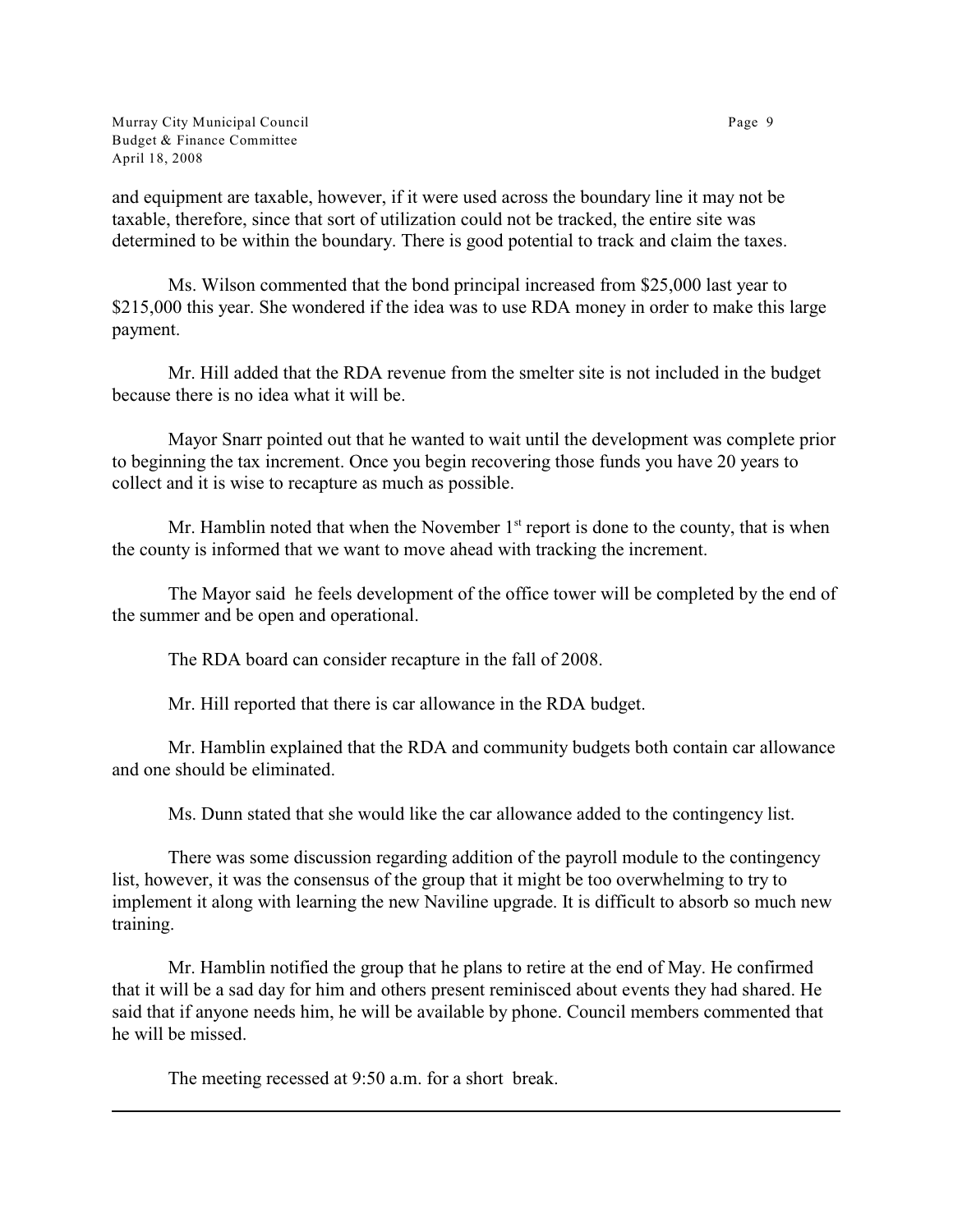Murray City Municipal Council Page 10 Budget & Finance Committee April 18, 2008

Mr. Dredge reconvened the budget meeting at 10:12 a.m.

**POWER** - Blaine Haacke

Mr. Haacke explained that there is some good news regarding the changes in the anticipated rate increase from the Colorado River Storage Project (CRSP). Previously, it was expected that the increase would be between  $16-18%$  beginning October  $1<sup>st</sup>$ . It has been decided that the increase will be implemented in two tiers, this year an 8 % increase and another 8% next year. That will benefit Murray's cash flow.

Mr. Haacke stated that he has a \$38 million budget. Of this, \$20 million is the expense for purchased power, \$2 million of that is for gas turbine operation (power generation). There is \$12.5 million dollars in the operating and maintenance ( $O \& M$ ) side of the budget, which includes the in lieu of tax transfer, and debt service payments on bonds. The final \$2 million is for capital needs. At the last power board meeting some of the capital expenditures were trimmed.

*Capital Projects Budget:* The total budgeted amount is \$1.978 million. There are some items that were not funded by the Mayor and they have been eliminated or moved to other years. The current budget includes five or six back yard rebuilds which does contribute to reliability. Thirty year old poles and conductors will be replaced. This is something that is ongoing each year, with five to six neighborhoods being upgraded. The past year work has been taking place in the Southwood area.

The budget includes \$240,000 for the Fireclay extension, and supervisory control upgrades between central dispatch and substations in the amount of \$140,000. Budgeted is \$165,000 for one bucket truck, which is a replacement of an existing truck, and replacement of the arborist brush truck for \$110,000. There are also two vehicles budgeted for regular day to day operation, a SUV and truck, and a brush chipper.

Mr. Brass asked if there is a benefit to the SUV hybrid versus just purchasing a Ford Escape.

Mr. Haacke said that the department owns four hybrid vehicles currently. The \$30,000 was budgeted for a hybrid vehicle, although, the \$25,000 approved is for a regular SUV. Mr. Haacke stated that he drives a hybrid which has 70,000 miles on it. The vehicle gets in the high 40's on miles per gallon and he is on his third set of tires. There has been routine maintenance on other items. At 100,000 miles, the battery goes off warranty. The City is moving away from hybrid vehicles.

*Operating and Maintenance:* Included in the budget is a 3% cost of living adjustment, and salary modifications up to 3% above the average market rates. The in lieu of tax transfer is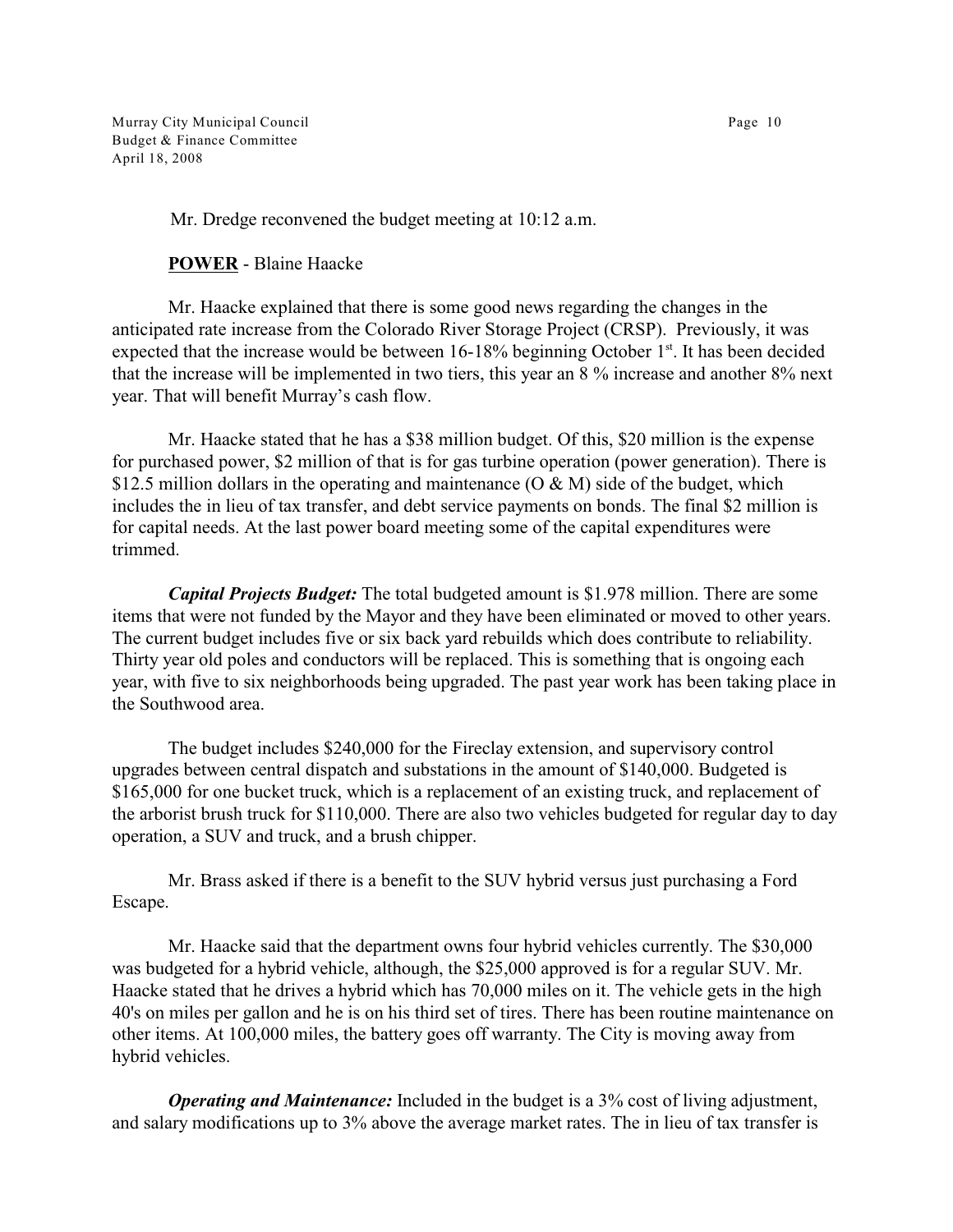Murray City Municipal Council Page 11 Budget & Finance Committee April 18, 2008

\$2.1 million, which is 5.7% of the total operating revenue. Debt service payments for bonds is \$2.2 million. There is the typical City Hall service reimbursement for treasurer and billing. There are also plans for cash reverses in an amount from \$500,000 to \$750,000.

*Purchase Power:* The rate increase from power resources is evident. For review, Mr. Haacke, stated that increases are seen from CRSP, where the budgeted numbers represent a 16% increase, or about \$380,000. If the 8% becomes reality, these numbers can be decreased. The final decision will be made in July, although, as mentioned earlier it may be 8% for the next two years.

Mayor Snarr stated that the federal government will wait to examine water levels before a final decision is made, regarding the CRSP rate increase.

Mr. Robertson asked what Mr. Haacke feels will be the end result.

Mr. Haacke responded, 8% this year and 8.2% next year, however, he wants to leave the budget with the planned 16% increase, in case it is necessary.

The loss of the Idaho Power contract will be made up from the landfill gas plant and Intermountain Power Project (IPP) callback. The loss of the Idaho contract and replacement with other providers amounts to an increase in costs of about \$950,000.

Other Utah Associated Municipal Power Systems (UAMPS) members are reeling from the loss of the Idaho contract, and scrambling for additional power sources. Springville and Payson have already purchased some of our callback and they would like more. Santa Clara would also like some of the callback. Mr. Haacke stated that he will need to watch closely how the IPP callback is handled. We do not want to get involved in a contract that allows Murray to go short. Murray has 72 megawatts (MWh) of callback capability, and the City has called back 25 for this summer.

Mr. Brass asked if Murray will hit a point when the contract runs out and we must take all of it?

Mr. Haacke responded that in 2026 the contract expires and the City must callback all of it. Until that time California is required by contract to take Murray's excess. We will have 40 to 50 megawatts to sell. Springville would like to purchase 10 megawatts until our contract expires, although, Mr. Haacke offered that it is too far out to plan. Season to season contracts are fine. It is a \$55 resource and we will continue to callback as needed, 25 MWh this summer and next winter will be 12 MWh. As our load increases, so will the callback.

System growth is expected at 2.5%, which is about \$700,000 more than last year with an IPP type resource.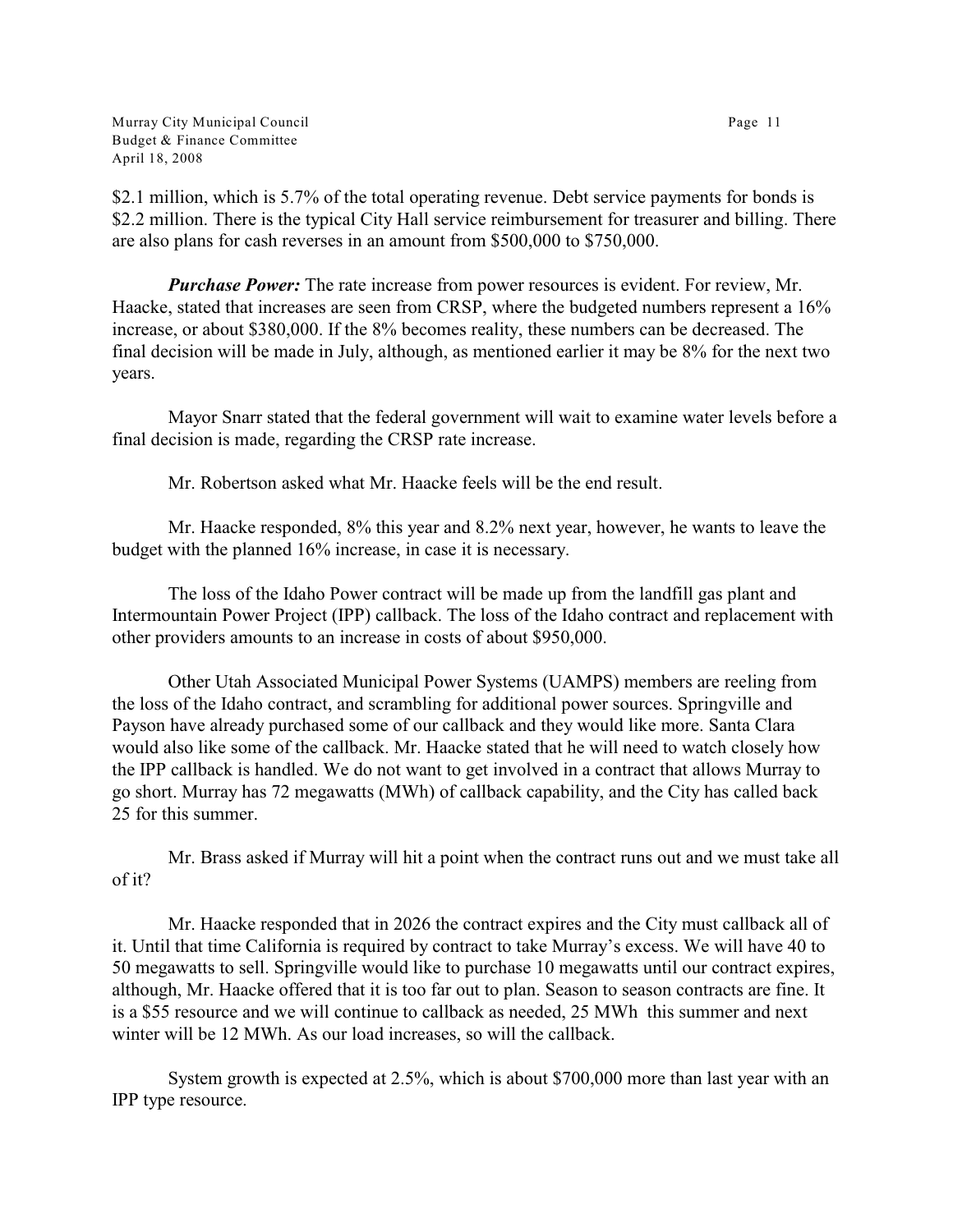Murray City Municipal Council **Page 12** Budget & Finance Committee April 18, 2008

The Intermountain Medical Center (IMC) will be at full load soon and the City expects about 30,000 MWh increase. At the IPP rate of \$55 that is nearly \$700,000 of increased need. Murray receives that power in the low \$50's and charges IMC in the low \$60's so there is a \$10 profit margin. They are a customer rate #15, because the power is received at a high voltage, therefore, there is somewhat of a discount. The rate is comparable to the PacifiCorp rate and we are not tied in long term.

Mr. Robertson asked if we have the ability to raise the rate if we need to do so.

Mr. Haacke stated that we can raise rates, as needed, and have planned the 5% increase in July and 5% in October, like the other City rates. The rate was locked in up until December of 2007, until the load stabilized. The margin is not as wide as it was at Cottonwood Hospital, due to the fact that IMC is charged a different rate. Cottonwood was about a 2 MWh load, whereas, IMC is an 8 MWh load.

Mr. Robertson asked if we continue to supply The Orthopedic Specialty Hospital (TOSH) at the same rate.

Mr. Haacke replied that the rate they have had for years has continued, however, if they reach the 3 MWh threshold, they bump into the rate IMC is on.

Mr. Crutcher commented that TOSH is currently a little below 2 MWh, nevertheless, expansion is planned.

Mr. Haacke stated that the IPP callback has increased from \$2.5 million last year to \$6.3 million this year. Some of that will be sold to the cities that have approached Murray.

Both landfill gas plants are budgeted starting January  $1<sup>st</sup>$ . That will be at the high \$50's to low \$60's per MWh. There is a possibility they will be on line by Thanksgiving.

Natural gas costs are extraordinary now; the City is not running the turbine, because the gas price is around \$9 per decatherm. Last year it was about \$3 per decatherm.

Mr. Haacke continued by addressing the payroll costs. A 1% COLA adjustment on the \$5 million payroll (including benefits), amounts to \$38,000. Projecting a 3% COLA is over \$100,000. To reach a salary level of 3% above market average will cost the power department \$250,000 to \$300,000. In order to be in a position to raise pay scales, the capital budget was cut and some items moved into the next budget year. Those capital cuts amounted to about \$280,000.

Mr. Dredge asked if the pay rate modifications will be sufficient to please the employees. He explained that the purpose is to make it less attractive to lose employees to other companies.

Mr. Haacke stated that he feels it will be a great improvement and some employees will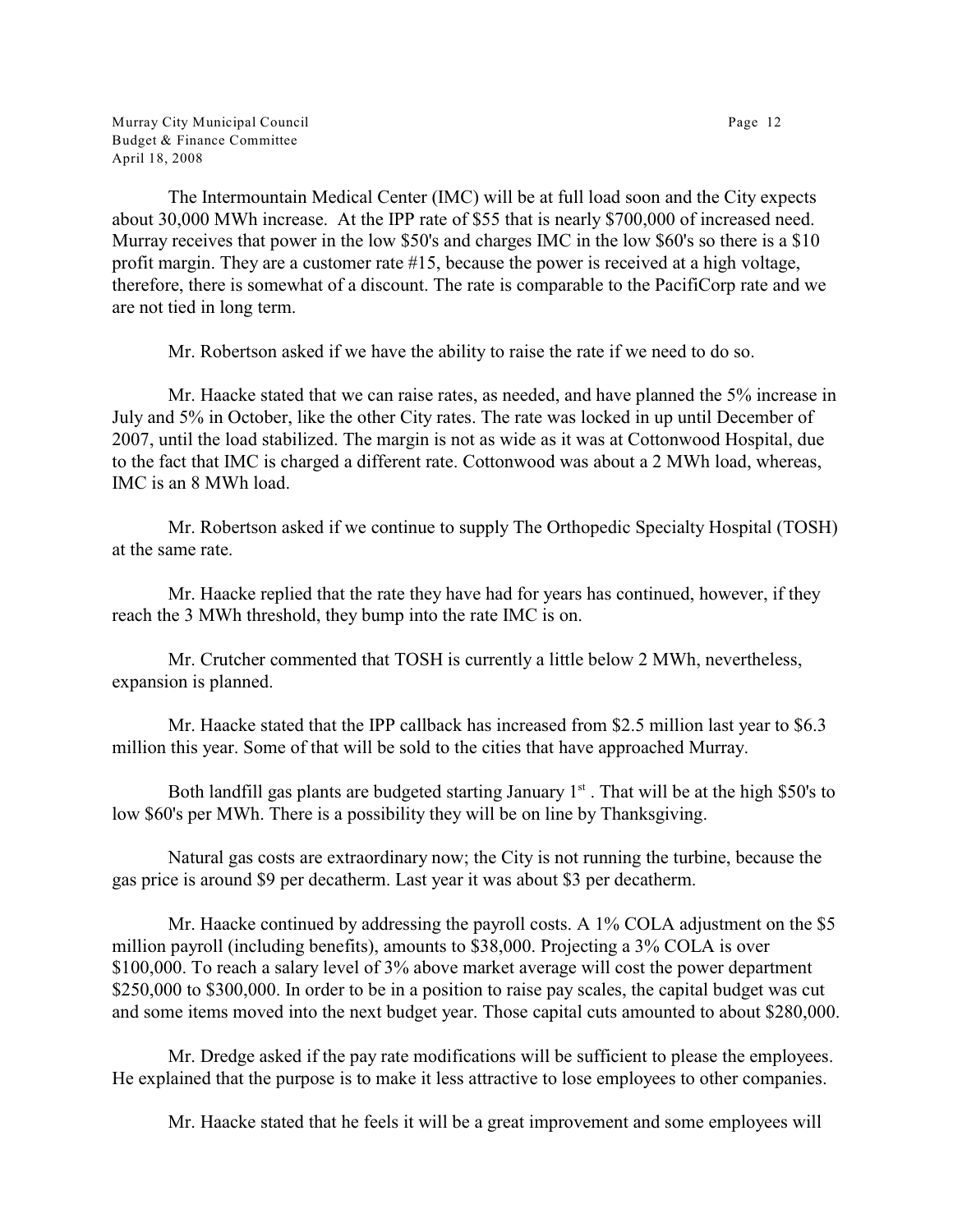Murray City Municipal Council **Page 13** Budget & Finance Committee April 18, 2008

benefit with about a 14% increase in pay. Currently, his employees are about \$4 per hour behind the rest of the market. A few apprentices will see sizeable increases, however, some will only see the COLA adjustment. GIS specialist is already above market. Mr. Haacke confirmed that this is a great gesture.

Murray Power uses Bountiful, St. George, Logan and Provo for wage comparables and his journey linemen are the easiest positions to compare. They will be average, to near the top with the increases planned. He has not looked at PacifiCorp, and it is doubtful that he could obtain that information.

Ms. Griffiths asked how Murray fares on employee retention and retirement.

Mr. Haacke responded that the power department has 52 employees and about 15 have over 30 years of service. He did confirm that he has an older work force and the department goes through cycles, three to four years ago he lost three journey linemen to PacifiCorp. Much time and investment goes into training employees and to lose them is major expense.

Mr. Brass stated that it is four to six years to journey plus related education, it could cost up to \$100,000 to prepare a journeyman, and we do not want to train them for someone else.

Mr. Haacke explained that there are some exciting things coming in the future. The Landfill Gas Plant #2 has walls up, methane is stubbed to the building, and engines will be delivered in the next month or two. The engines are actually "skidded in" from overhead doors. This is a Granger plant and we are going to be a power purchaser. Murray has not been involved with the construction, however Granger has asked for Murray's help with the interconnection with PacifiCorp. The City has been asked to come under the UAMPS umbrella, meaning that if UAMPS has agreements on projects anywhere in the western grid, PacifiCorp is required to let UAMPS on the system. The initial contract is for 15 years. Murray has \$550,000 that will be paid for the interconnection, which will come out of reserves. Granger has said the actual interconnection is four times that cost, it was vastly underestimated.

There is a wind resource that Murray is considering in Idaho. Most of the future power projects are through the UAMPS perspective, because Murray is too small to negotiate individually, however, UAMPS needs of 40 MWh, as a group, is sizeable. This wind project is east of Idaho Falls and looks promising. UAMPS has total land rights and it would like to own and operate it, instead of a middle man to regulate. On renewable projects, most of the money is made by the middle man, who develops and sells the power. In this case, UAMPS is working with the land owner and it will produce about 40 to 50 MWh. It is anticipated that the power will come in at about \$80/MWh. Wind operates about 30% of the time. UAMPS intends to work with a private firm for 10 years that will be collecting a tax credit, which drops the rate down to about \$65, and once the tax credit is used, the company will sell the plant to UAMPS. This is close to what the landfill gas plant will be in five years. Murray will probably use some of this power as it becomes available.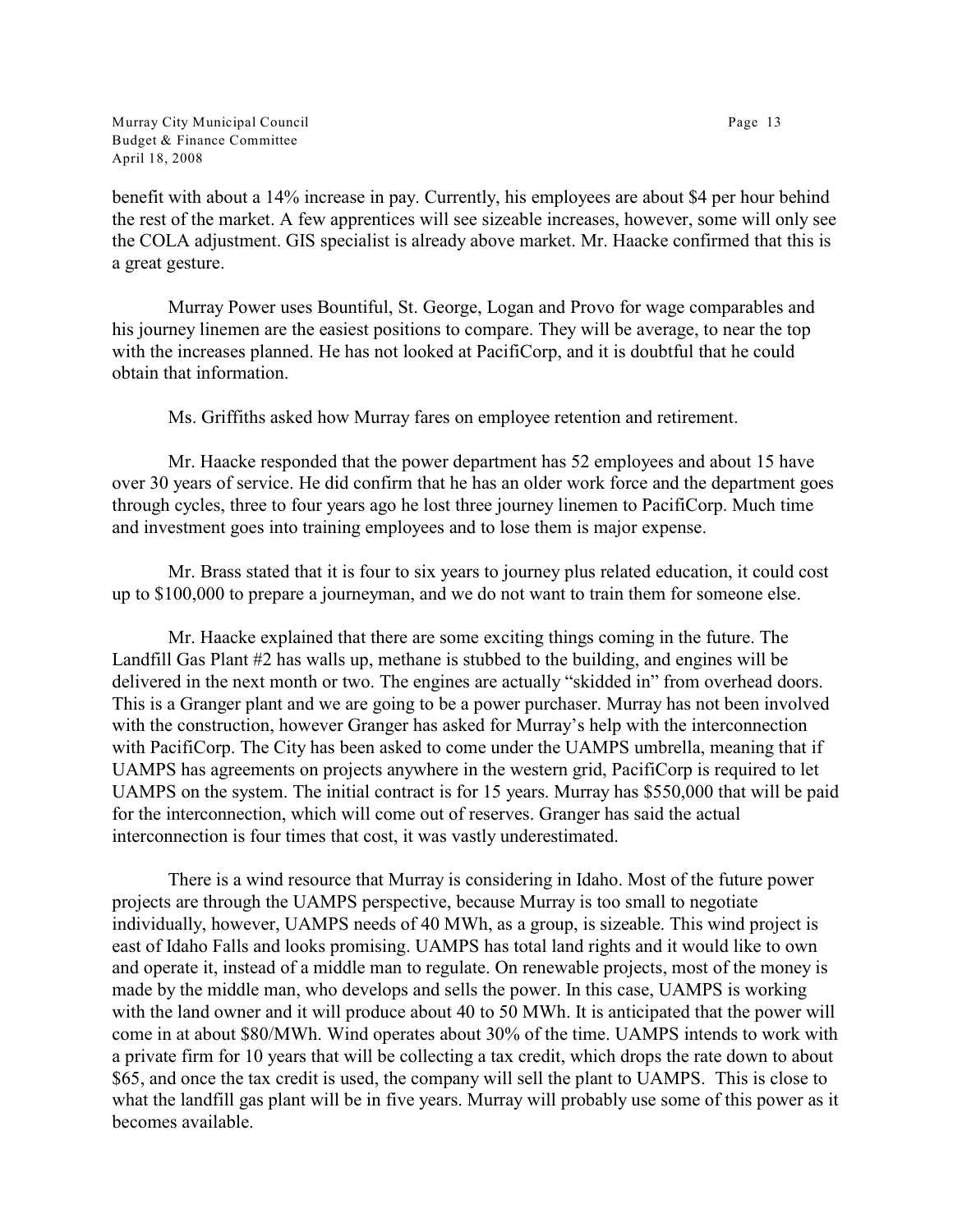Murray City Municipal Council Page 14 Budget & Finance Committee April 18, 2008

The solar project that is coming into commercial operation in about a month is located in Delta. This project has four mirrors on a large stand and it follows the track of the sun. The company is hoping for 50 to 60% utilization.

Mr. Brass commented that solar is very expensive and is available during the high load hours. The wind becomes available on low load hours. Load curves show that night time is the peak for wind power.

Ms. Dunn responded that she feels 30% could be high for the wind power.

Mr. Haacke said that the existing wind plant for UAMPS ranges from 25 to 33%.

Mayor Snarr stated that the Delta solar panels are very inexpensive. He said they consist of magnifying glass that focuses the sun's rays down on a particular point, which heats the solution inside the coffer, which produces the steam to drive the turbine. Lucite has a contract and if panels are mass produced the cost will be reduced significantly. He said the water cycles back through, so that, there is not much loss.

Mr. Haacke offered that UAMPS will be looking at the Delta facility.

Ms. Griffiths commented that the Milford wind power must be very successful. It is sold to California, as well as, geothermal, north of Milford.

UAMPS is not favorable toward geothermal, due to the fact that it costs \$1 million to drill the well, and there is no guarantee that steam will emerge.

The Milford wind farm is a 200 MWh project, which is twice as large as Murray's peak load. Two weeks ago the Intermountain Power Association (IPA) board gave that project permission to get on the southern transmission line to California. There are plans to double the wind farm in Milford. One issue in wind resource is obtaining parts. Many of them come from Europe, Denmark and Scandinavian countries.

The Hunter resource has been good, Murray is putting \$100,000 away per month for a major rebuild that will take place in a couple of years. The City eliminates its debt on it in 2011, which makes the source a \$15 to \$20 cost, although, some money will be reserved for capital.

Landfill Gas Plant #1 has been a great resource. It is a 95% load factor versus the 30% on wind. They work well with UAMPS and the City. Delivered price is \$56 to \$62, higher than IPP, however, for a renewable it is good.

Landfill Gas #2 will pattern that rate, which escalates at 2.5% per year for the life of the contract.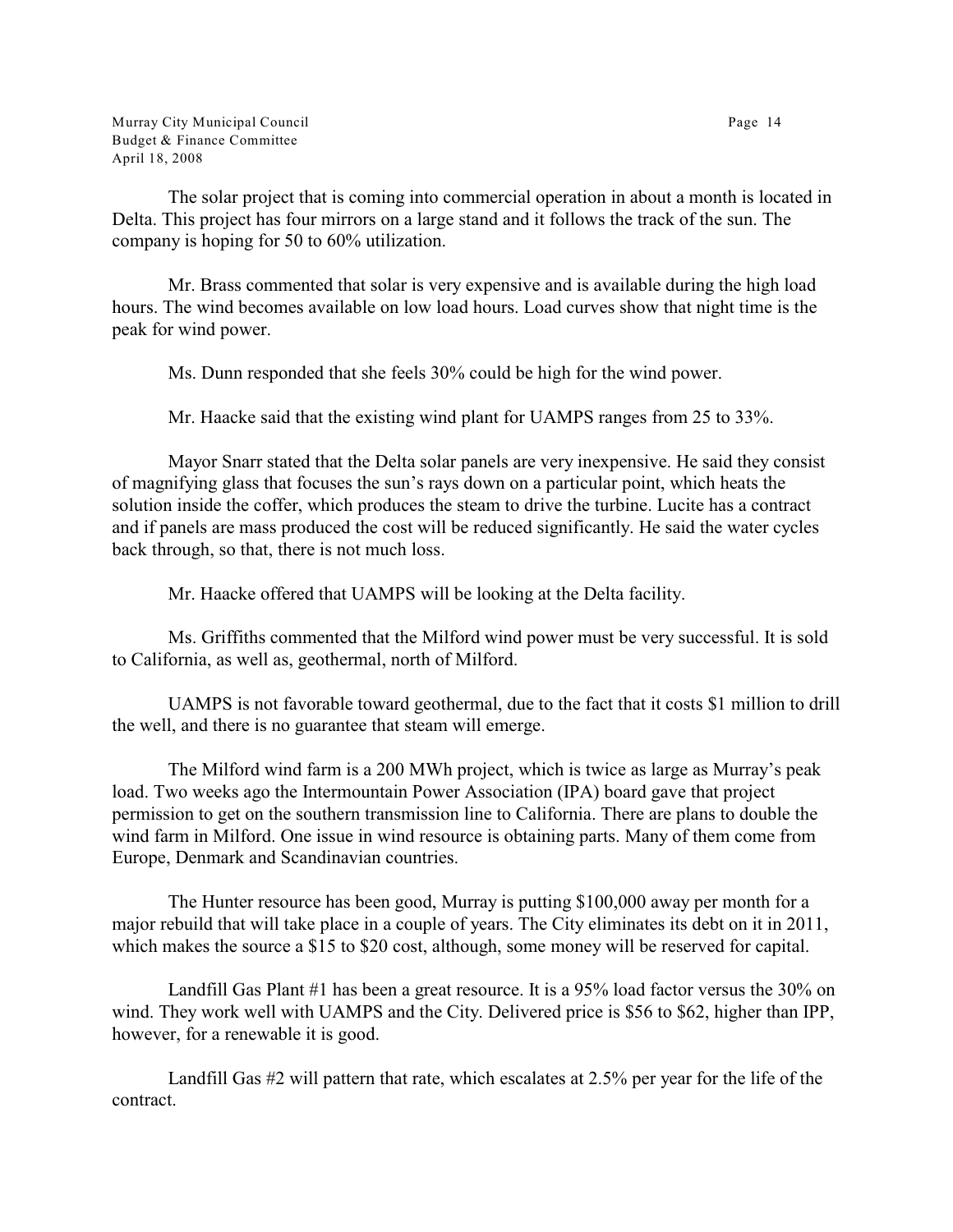Regarding Cottonwood Hydro, there is 135% of normal snow pack. If it does not melt too fast, it will be a great resource. Murray uses 500 kilowatts, 10% of the way to full melt. If it is a fast melt we will lose some of that.

Mr. Robertson asked if there is any discussion about nuclear power in the area.

Mr. Haacke replied that there are rumors that California discouraged the IPP #3 because it wants to build a nuclear project in the area and use the existing transmission line.

Mr. Robertson asked how the costs compare on nuclear.

Mr. Brass said that because of extensive regulatory issues, the costs are very high by the time it is built, however, long term, it is stable, and will be better than solar or wind power.

Mr. Haacke confirmed that it takes 15 years to build. There is talk of one in Grand County where there are some uranium mines.

In the last power board packet, Mr. Haacke included a matrix of projects that UAMPS is considering. Some nuclear was mentioned, and it is interesting to see where the future studies are concentrated. Governor Huntsman has changed his standpoint in moving toward coal and nuclear. This was discussed in the last UAMPS meeting. PacifiCorp will be short 100s of megawatts this year.

Mr. Brass related that it was figured solar costs would be over \$100/MWh, and wind in the high \$60 - \$80/MWh. The cost of power will be astronomical and the only alternative is nuclear, besides coal. Clean coal technology, carbon sequestration, does not exist on a scale large enough to complete a plant.

A final comment was made by Mr. Haacke regarding the 3% above market average for salary. He anticipates about 35 % of the 52 employees will receive grade increases due to this policy.

Mayor Snarr complimented the Power Advisory Board for cutting \$280,000 out of the budget request.

Mr. Brass applauds the conservatism of the Board, however, he feels strongly that the City must not sacrifice reliability. Further, he said that Murray can justify a little higher cost than PacifiCorp, as long as reliability is key, especially to the businesses.

Mr. Haacke feels that the back yard rebuilds are the primary efforts in reliability.

Mayor Snarr stated that PacifiCorp will be raising rates every year.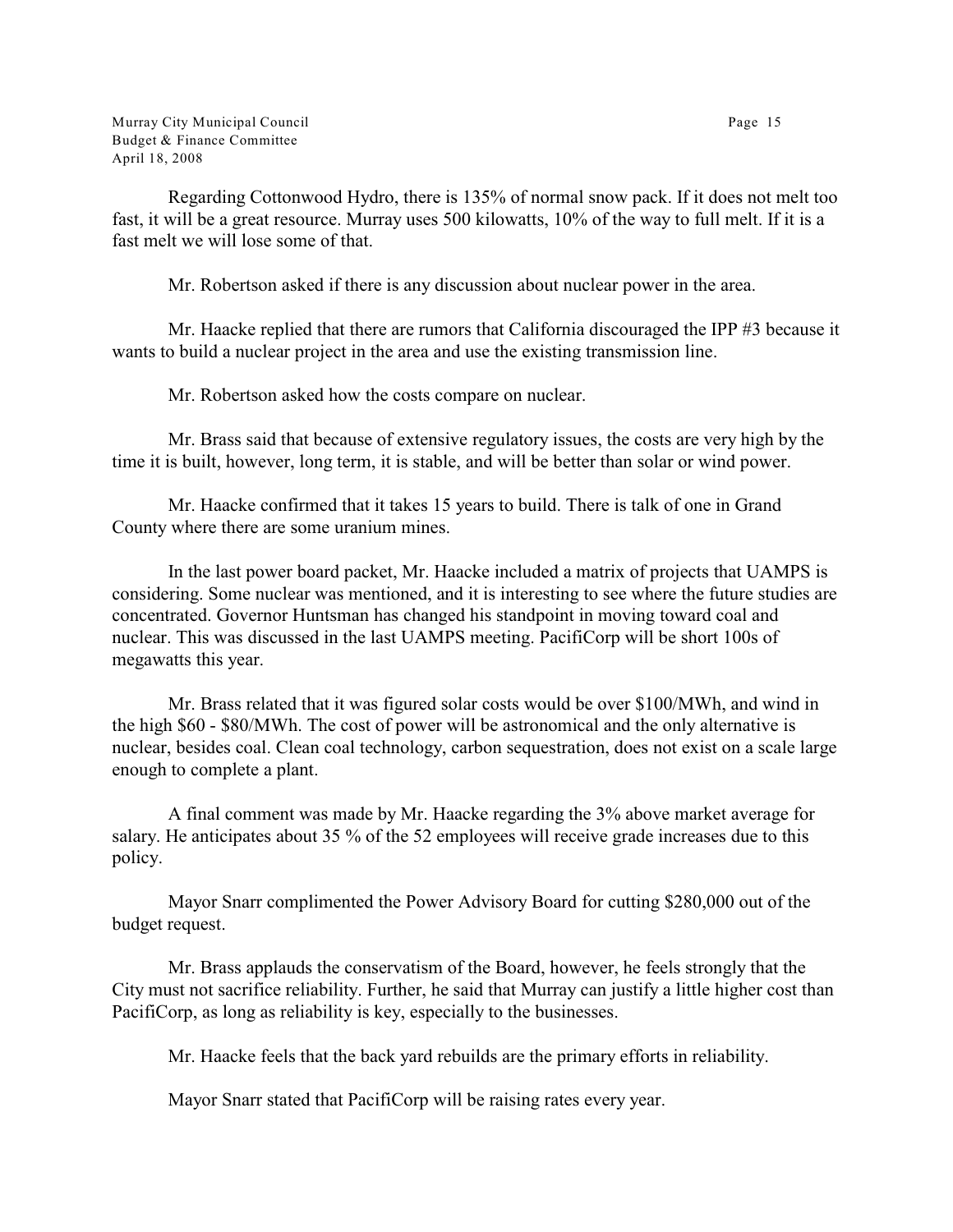Mr. Haacke reiterated that he really needs the rate increase of either 9% in July or to split the increase 5% this July and 5% in October. The increase will not eliminate the need to charge the Supply Cost Adjustment (SCA).

Mr. Brass asked, if the City decides to raise rates by 5% in July and 5% in October and if CRSP goes to an 8% increase, how Murray would net.

Mr. Haacke confirmed that situation would be workable. He also said that Murray is looking at a new light-emitting diode (LED) streetlight program. He will use a pilot neighborhood, replacing the high pressure sodium lightbulb with a new program using LED focused lights. He plans to put up about 10 to 15 lights and see if there is any noticeable difference.

Greentag sales will occur again in the next two months. Price will be about \$5/MWh. The Council just approved a sale at \$3 per MWh, so these are increasing rapidly.

Mr. Dredge thanked Mr. Haacke for his efforts on behalf of the budget and called for a lunch recess until 12:45 p.m.

The Budget and Finance Meeting reconvened at 12:45 p.m.

## **MURRAY CITY EMPLOYEES ASSOCIATION** - David Frandsen

Mr. Frandsen thanked the Council for maintaining the insurance rates as planned for the coming year. That is a big concern for all employees. In addition, keeping pay rates competitive is extremely important. The Utahs Right website posts pay rates for all cities, making salary information more accessible to employees. He feels that the 3% above market average will help retain staff. Lastly, he requests that if the City decides to use the "seasonally adjusted" cost of living rates, the Association would like to see that become stable and uniform from year to year.

Ms. Dunn asked if most of the employees are aware of the Mayor's proposal regarding salary market adjustment.

Mr. Frandsen published the information as proposed by the Mayor in his monthly newsletter and he presented it to the Association representatives. He has had to explain the medical insurance increase to the employees, which is to bring the City to the 85/15 % split.

Mr. Dredge remarked that the Council is trying to recognize the value of the employees and desires to make a significant difference in pay scale. The employees are an asset to the City and he said their service is appreciated.

Mr. Frandsen told of personnel from his department who left after 10 years of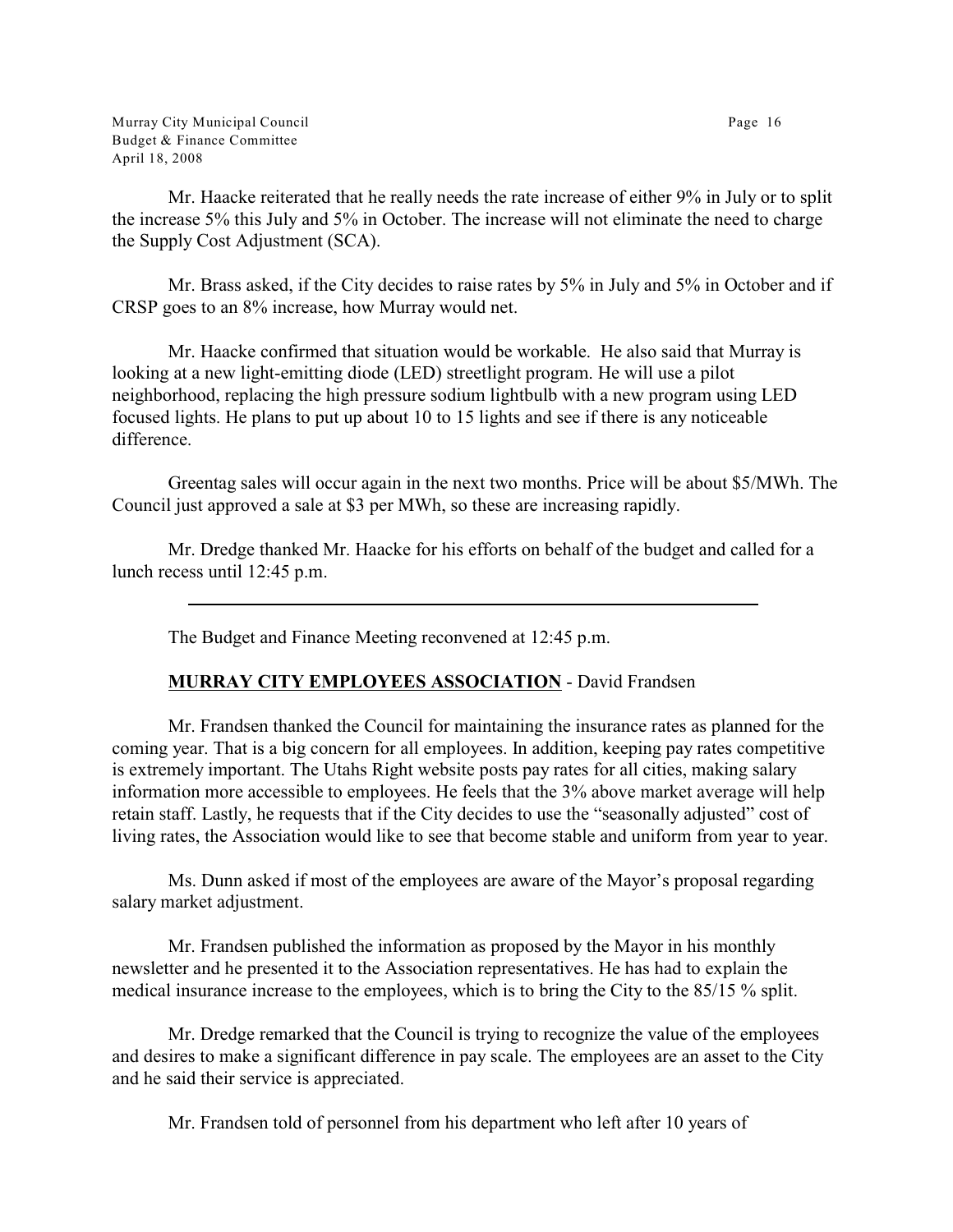Murray City Municipal Council **Page 17** Budget & Finance Committee April 18, 2008

employment with Murray City.

Mayor Snarr commented that the loss of that institutional knowledge is unfortunate.

### **LIBRARY** - Dan Barr

Mr. Barr introduced Shaun Delleskave, President of the Library Advisory Board who was present with him. The Board met prior to this meeting and adopted the Budget as presented to the Council members.

In the temporary employees line item the budget for the current year is \$266,600, and with typical cost increases it was raised to nearly \$300,000 for the FY 2009, however, as a result of the renovation, it will be possible to utilize the staff much more efficiently, therefore, the final request is lowered to \$208,000. It will also be possible to give an increased level of service with the personnel.

Other adjustments are merely inflationary, or in some cases consolidation of accounts has occurred.

Mr. Robertson asked about the computer maintenance.

Mr. Barr responded that the line items that have a zero have been consolidated into other accounts.

Ms. Wilson noted that in the temporary employee category, the beginning pay has increased according to the City guidelines.

By way of reassurance, Mr. Barr commented that in the temporary employee line item where \$266,000 was budgeted for the current year, he expects that it will be less than \$166,000, and that balance will be applied toward the remodeling.

The loan for the library renovation is \$750,000 from the general fund, however, the total cost of renovation will exceed \$800,000. The balance of the cost will come from the library operating budget.

Mayor Snarr asked about the revenue from the library.

Ms. Wilson stated that there are no changes in revenues.

Mr. Barr observed that the revenue would not be affected by renovation, however, he will review some of the maintenance agreements. There will be new more efficient lighting with different bulbs and tubes. New air conditioning units were installed which are, also, more efficient. Over time these will pay for themselves in operational savings.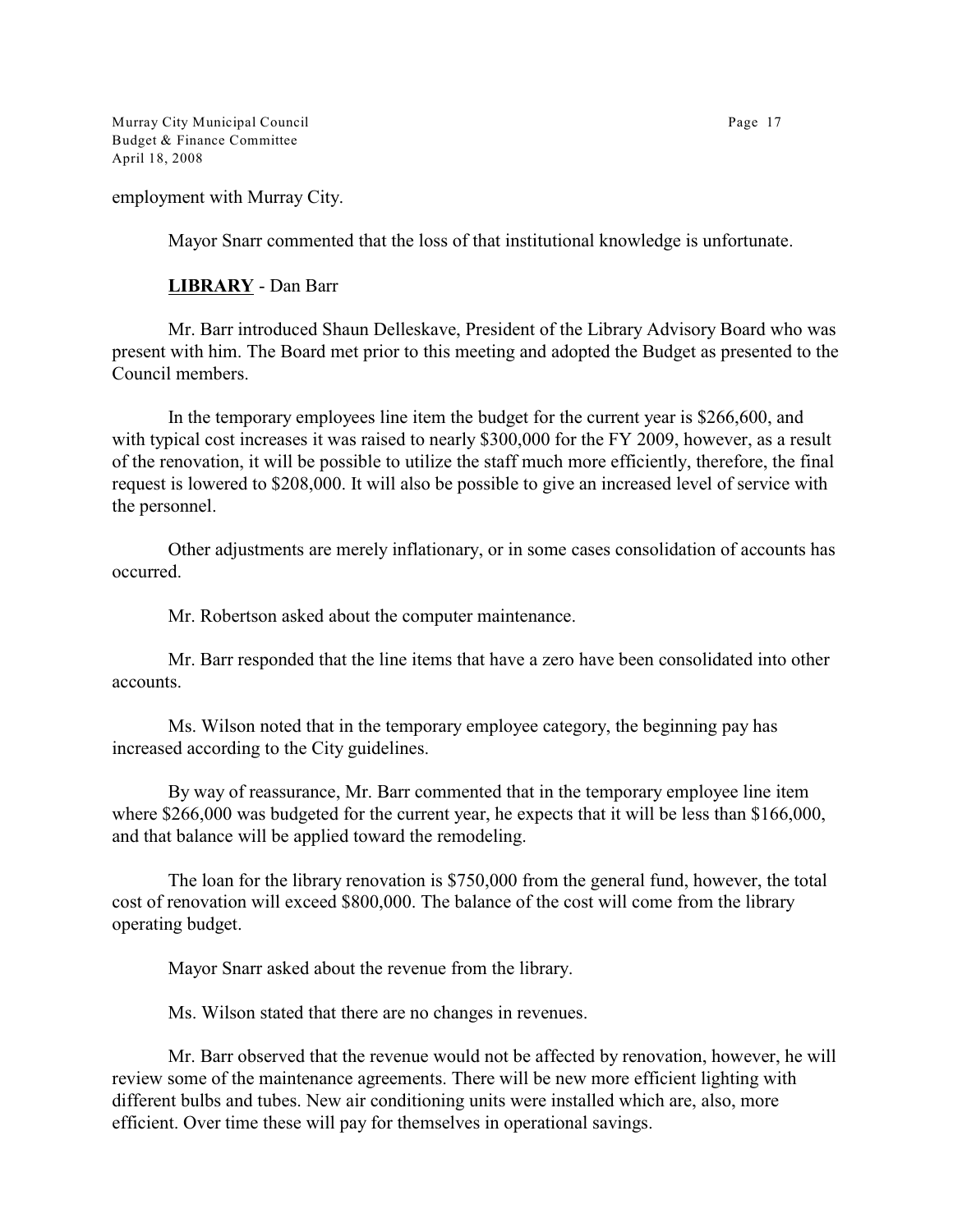Murray City Municipal Council Page 18 Budget & Finance Committee April 18, 2008

Ms. Wilson pointed out that the principal and interest payments are to repay the \$750,000 loan.

Mr. Barr said that the Board has discussed the idea of larger loan payments should there be any increased revenue. There may be the ability to repay the loan in a shorter term, rather than the seven years initially planned.

 The renovation project should be completed by late July. Most of the changes are to the entrance, lobby and service area right up front.

# **PUBLIC SERVICES** - Doug Hill

*Building Inspection:* A major change in building inspection was to reduce the amount in professional services, item #3110. That item was increased due to the hospital construction and outside consulting. Now, upon completion of IMC, that is no longer necessary. There were a few line items that were increased in the Mayor's budget: education and training; uniforms; books and subscriptions; and small equipment.

Mr. Brass commented that he likes the idea of a repair and demolition fund, and he hopes that at some point the money may be approved for that.

Mr. Hill offered that it takes almost a year to go through the legal process to demolish. Ideally, it would be nice to set up the funding in advance, although, there is usually time to allocate the money in the next years budget.

*Roadways:* This is a status quo budget that is used primarily to pay street department employees for maintenance and snow plowing. The only increase is for the seasonal part time weed employee to take care of the public right of ways.

Mr. Robertson noticed that workers compensation decreased by about \$3000 and he wondered the reason for that.

Ms. Wilson stated that the rate decreased. In addition, she noted that the funds for the weed person were to come from the unused elections money, so an adjustment will be necessary for that money to be transferred to this fund.

The last item is the reimbursement for service. In the current budget \$49,000 was transferred to the general fund, for employees who are dedicated to delivering and picking up the green waste trailers. In the preparation of the worksheets this item was missed, so with the transfer made, another \$49,000 will be added to the general fund.

*Road Cut Repair and Maintenance:* Street employees with the primary focus being to take care of private road cuts that occur for utilities or other purposes. Sometimes the resident or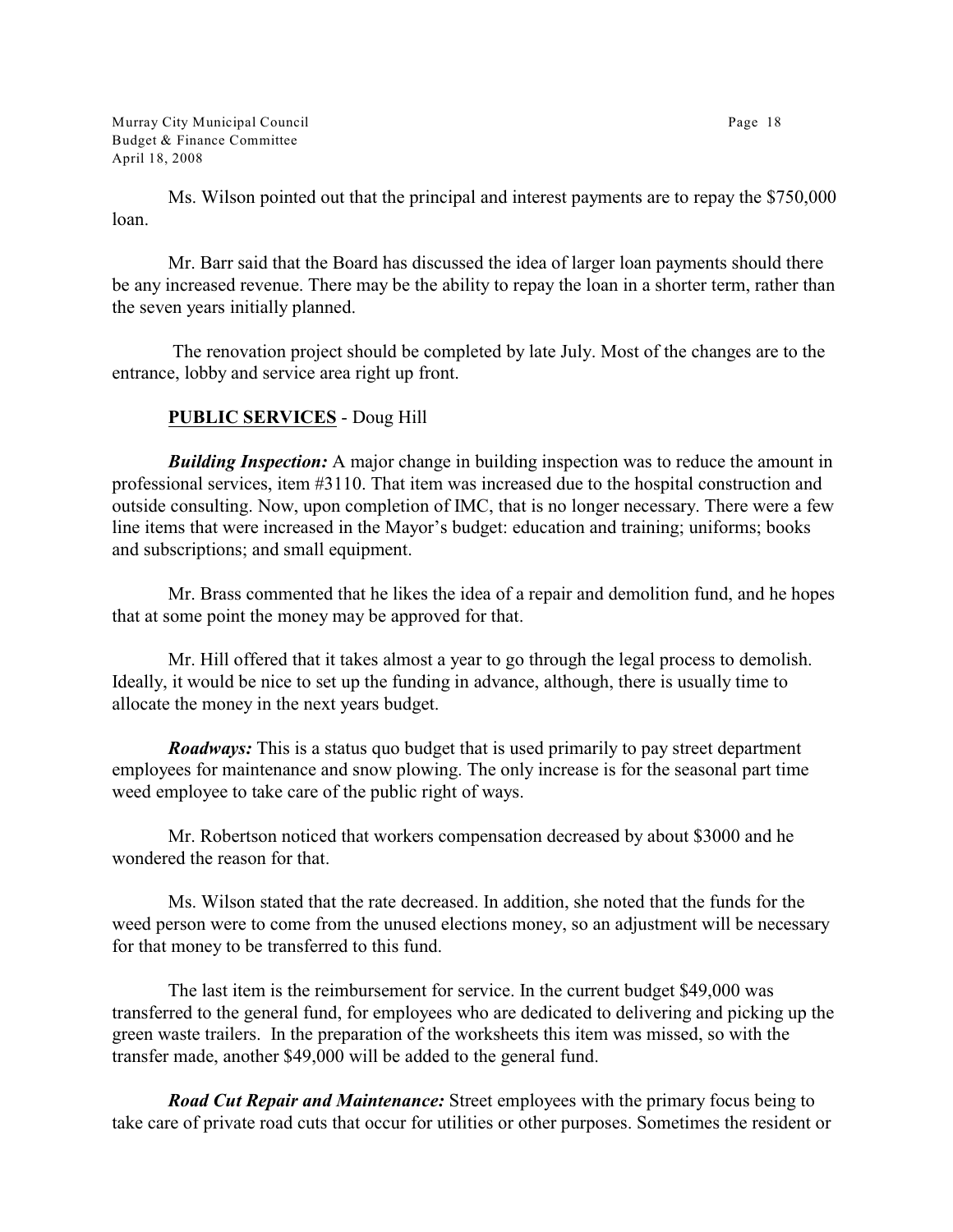Murray City Municipal Council Page 19 Budget & Finance Committee April 18, 2008

business would like to have the curb and gutter replaced and they have the ability to pay the City to make those road cuts. This was originally set up to create a reimbursement where the City could be paid for the road cuts and that is why it is tracked separately from the roadway budget. It usually recovers about 40% of the work done, due to the fact that public repairs are done here with no reimbursement. This is a status quo budget.

*Class C Road Program:* This budget should balance with the gas tax money that is distributed to Murray, for the number of road miles in the City. It is approximately \$1.5 million per year. About \$600,000 is being used to pay off the bonds on Cottonwood Street. There are a couple of years left on those bonds. The remaining money can be used, according to state legislation, on road projects within the City. This budget has the road salt line item, in the amount of nearly \$29,000, and about twice that has been spent in the current year. He will try to keep it about the same next year, because the weather was somewhat of an anomaly this year.

The Mayor is recommending that we purchase equipment with this budget. There are several equipment needs, and approved are purchases for two 2-Ton 4x4 trucks with plows and salters; a pick-up truck; 4-wheeler with a plow; and a loader. Plans are to repair the salt dome which has fabric panels that are torn and need replacement.

There is one road repair scheduled from this budget which is 5290 South from 900 East to 1300 East. That is in Mr. Brass' district.

*Road Construction Projects:* There are always some sidewalks and Americans with Disabilities Act (ADA) ramps budgeted each year. On actual road repairs the biggest concern is 5900 South, and the worst section is from State Street to 300 West. (It could be repaired all the way from 700 West to 1300 East.) That project alone is almost \$1 million. The Mayor has recommended that it be started next Spring and split the expense between two fiscal years, therefore, \$550,000 has been allocated in the FY 2009 budget.

The Mayor stated that he has planned it that way in order to be creative and get some of the other projects completed. Council members agreed with that idea.

Mr. Hill said that project requires a storm line, as well. He said it is old steel pipe, probably corroded, which will need either a lining or installation of new pipe.

Mr. Hill explained that the department will try something new called slurry seal projects. It will be tested on Woodoak and 4800 South. The engineers have been skeptical of slurry seal, because the technology and materials have not proven to be a viable long term repair. Slurry seal is a layer of oil that goes over the top of the street to seal the cracks. That prevents the water from entering, which causes the rapid deterioration. Ideally, a road would be built and 8 to10 years later it would get the slurry seal, which extends the life of the road. Murray has not done that much, however, other cities apply slurry seal frequently, due to low funding for rebuilding roads. Now, the materials have improved with bigger aggregates, and different polymers that allow for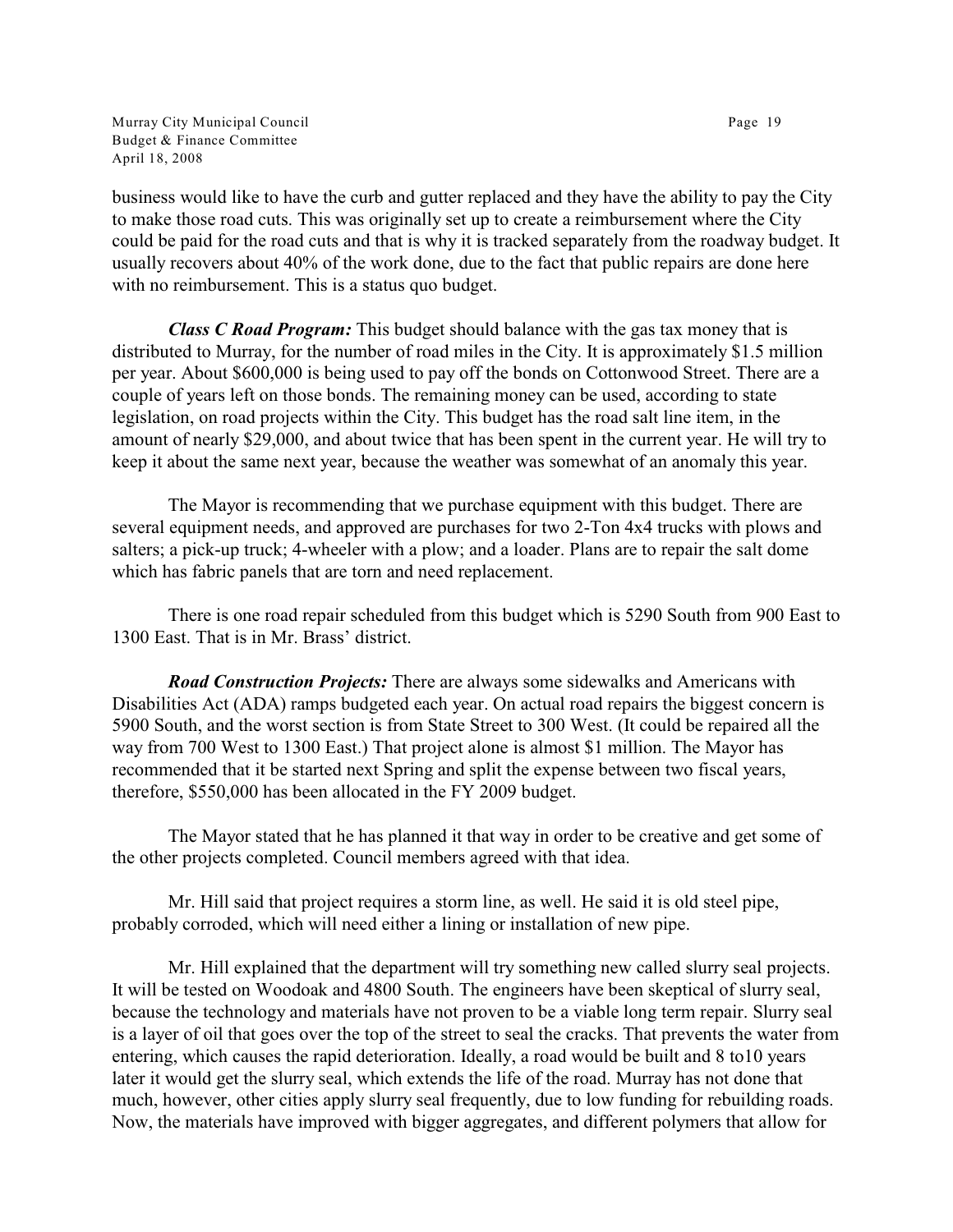Murray City Municipal Council Page 20 Budget & Finance Committee April 18, 2008

better and longer binding. He stated that these two streets are good candidates to test it on and the cost will be about \$50,000. If the Council and Mayor concur, in future years, the City will try to implement the program to put a portion of money into slurry seal each year instead of spending it all on rebuilds.

Ms. VonWeller stated that, although, the polymer modified rejuvenators are relatively new, there is enough history that the department feels it will be a good investment.

Mr. Hill commented that the remaining road projects are: Creek Drive; Capri, where installation of a new storm line will require an overlay of the road; Rodeo, not the entire length; and Cottonwood Street, which is being done with the \$1 million awarded by the legislature. This one will require extensive work, especially the intersection at 5900 South and 300 West. That intersection will have a large impact on adjacent property owners. Based on how much of their land must be taken, if it involves consuming parking, etc., the project could be considered a *taking* and the City may not have enough money to complete it. There have been discussions of doing an environmental document and going north on Cottonwood Street to Main Street, the long range goal. This environmental document allows you to apply for the Utah Department of Transportation (UDOT) Statewide Transportation Improvement Program (STIP) funding.

Mr. Hill said that concludes the plans for road projects, with the money that was made available. He is aware that there are other projects in the districts.

Mr. Robertson asked if the roads with holes from winter damage will be addressed.

Mr. Hill stated that those will be taken care of, and anyone may call Ms. VonWeller or himself and some patching will be done. Sanford is one that has come up which will be ground off and patch work completed.

Ms. VonWeller offered that a pothole can be reported right on the City website.

Mr. Hill explained that in talking with Mayor Snarr and Ms. Wells, some ideas about overpasses have emerged, such as at Fireclay and the Central Avenue bridge, in order to make Fireclay more pedestrian friendly. He has met with engineers from the FrontRunner rail line, who have run cost estimates on these projects. The cost to take 5900 South and make a separated grade crossing is \$23 million. That may not include the right of way acquisition and closing access on property that would have to be purchased. That would then allow the City to apply for an at grade crossing at Fireclay. On Central Avenue the cost would be about \$18 million. The catch is the short time frame, in order to complete improvements before the FrontRunner comes through. There would have to be some federal money to complete projects of this enormity and the time frame does not allow for the option to apply and obtain federal dollars. There would be a savings of about \$5 million between completing it now versus 10 years from now, however, due to the train, it is likely that it may never be able to be done in the future.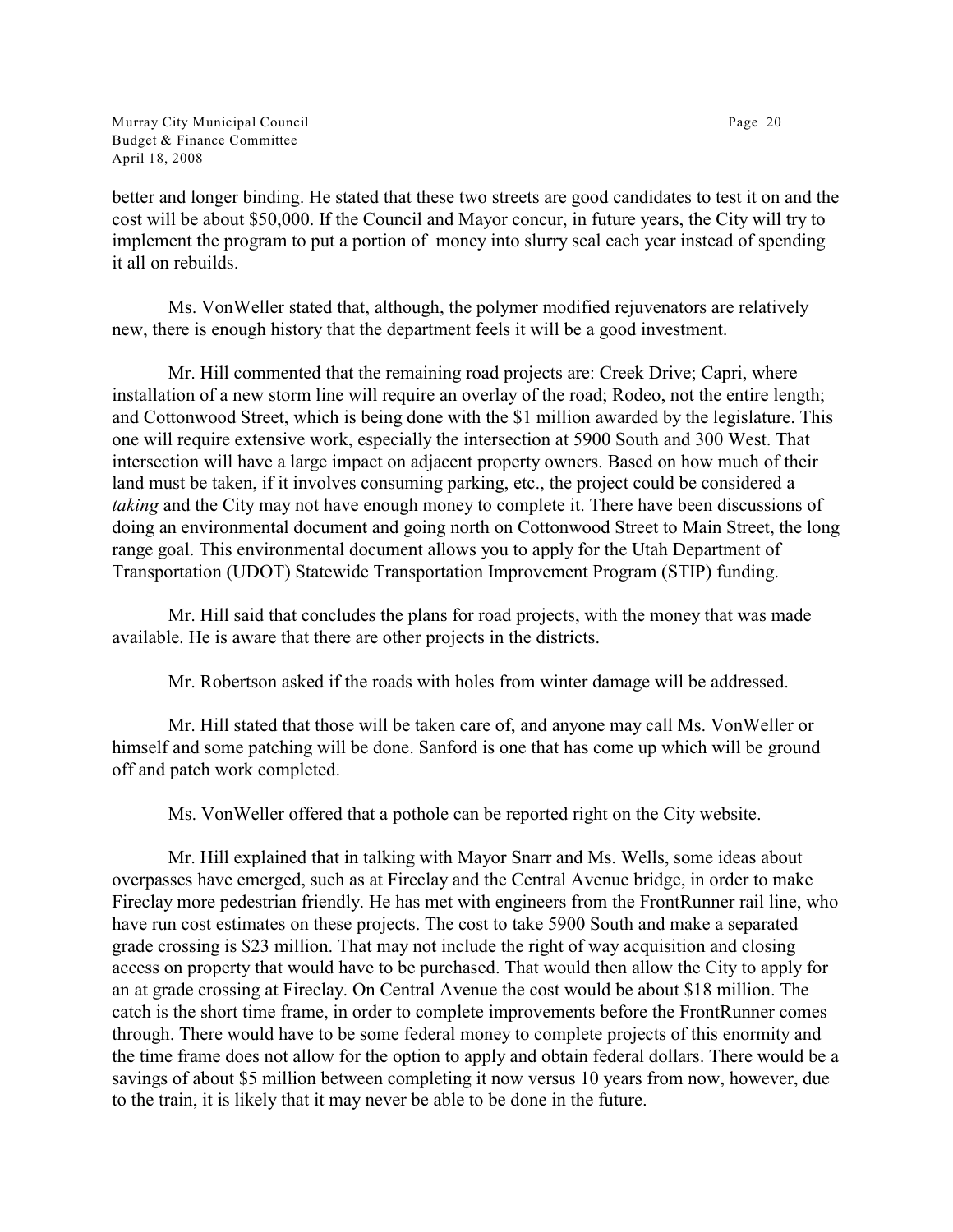Murray City Municipal Council Page 21 Budget & Finance Committee April 18, 2008

Ms. Dunn asked that the road projects be put on contingency, so they can be discussed further.

*Shop and Garage:* This budget is used to maintain the public services property. The funding is status quo.

*Engineer:* There are a few equipment items approved by the Mayor in this budget. One is to purchase an upgrade to the Auto CAD that the engineers use to read drawings from outside engineers; a new shared printer for all of the lower level of the office building, MIS quoted a price of \$6000; two computers; and overtime of \$1500. Mr. Hill stated that he has rearranged some engineering positions and hired an inspector who will be working with utilities on weekends and evenings when cutting is being done.

Mr. Stanger added that there are GIS staff who help with snow plowing and use overtime, as well.

Ms. Griffiths asked, regarding the pavement management software that was denied, if there is currently a system in place.

Mr. Hill responded confirming that the system is in place, however, it is no longer operating, and there is no possibility to upgrade the information. He explained that he has not been fond of the HTE system, it is not user friendly, and the staff has not been utilizing all the capabilities of the system. Now a new HTE upgrade is available. Demonstrations show that it will be more user friendly and allow resolution to problems that he has been looking to third party software companies to solve. If the upgrade of HTE accomplishes what he needs, it removes the necessity for purchase of a third party software.

Ms. Wilson confirmed that if we can use the HTE system, then everything is more integrated and it removes the programmer issues every time there is an upgrade.

Ms. vonWeller stated that an important feature is for software to be GIS compatible, which they do now integrate with systems that are used frequently.

Mr. Hill noted that HTE will not solve all the problems, for example, it does not provide a separate program that allows staff to go out and gather new data. He is hoping the upgrade will enable them to utilize the existing data better. What is really a challenge is staying current because every year new streets are added to the maintenance list and it is imperative to have a system to determine performance, project and prioritize needed road work.

Ms. Wilson pointed out that all these funds are part of the general fund.

Mr. Hill reviewed that last year a capital projects fund was established. There was one Class C road project that did not get transferred to the capital projects fund and that is Fashion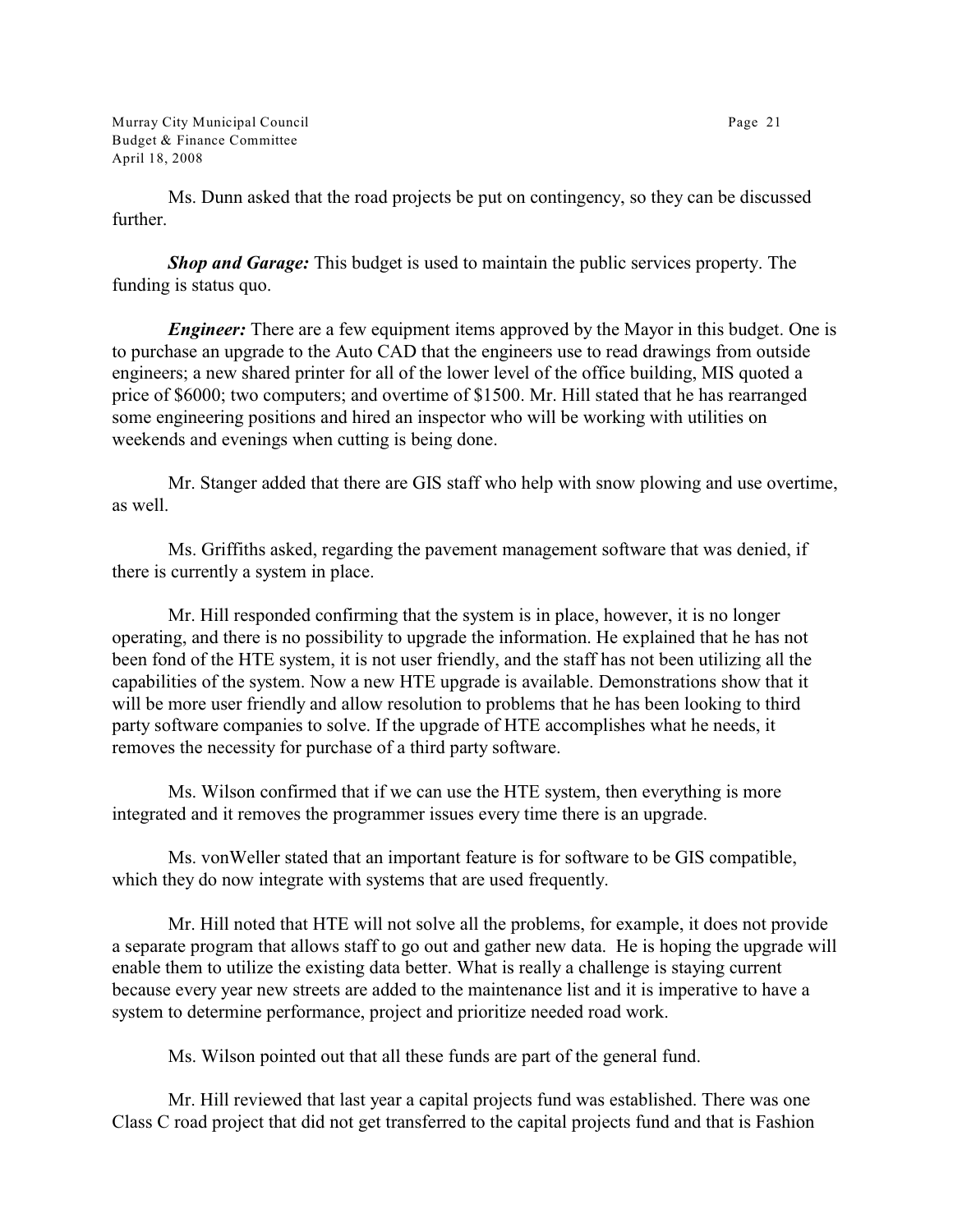Murray City Municipal Council Page 22 Budget & Finance Committee April 18, 2008

Boulevard. There are joint plans with UDOT to rework the intersection at Fashion Boulevard and Winchester Street to make the entrance to I-215 function better and to add lanes on the north side on Fashion Boulevard. This will require purchase of some property from the LDS Church and the power department on the east side in order to add lanes. Mr. Stanger's staff has been coordinating with UDOT to accomplish this project. Due to the complexity of right of way acquisition and coordination with UDOT, this project will not begin until June and no payments will be made until the next fiscal year. Mr. Hill explained that what he would like to do is to transfer the money from this years budget, plus some remaining money from other projects, into next years capital projects budget and make the payments from that money. The money does not change, it will be about \$700,000, however, UDOT will reimburse the City for the signals and costs on its side, so the cost to Murray will be approximately \$550,000.

Ms. Dunn asked it that figure includes the acquisitions necessary.

Mr. Hill responded affirmatively.

# **PARKS AND RECREATION** - Doug Hill

*Street Trees:* This is money set aside for the City Forester to purchase and plant street and park strip trees.

Mayor Snarr asked how much the City will charge for park strip trees.

Mr. Hill stated that Mr. Haacke would have that information, as it is increasing. Mr. Hill continued that he would like to see larger trees going into the park strips. Currently, power charges \$50 for a half inch caliper tree, and he would favor a one and a half to two inch caliper tree, and charge whatever is necessary. The ordinance was changed by the Council to allow that to happen, however it is up to power to make the changes.

*Murray Park:* Items approved in the Mayor's budget are a donation to the Babe Ruth Baseball in the amount of \$10,000, which will be the last of three donations. Equipment approved for the parks included an all terrain vehicle (ATV). To complete landscaping for the Ken Price hillside is \$35,000, which has been a great cooperative effort of the entire City, a storm drain was moved, the street department has graded and placed rocks, the sprinkling system will be completed along with the landscaping. This was not an outside design project, City staff designed and built it.

One of the large items in the park budget is to update the parks and recreation master plan. All City officials are receiving requests for things like dog parks and skate board parks and property is available, such as the ice rink, which was shut down. The Mayor is recommending purchase of the National Guard Armory property. The master plan study will address these desires and needs.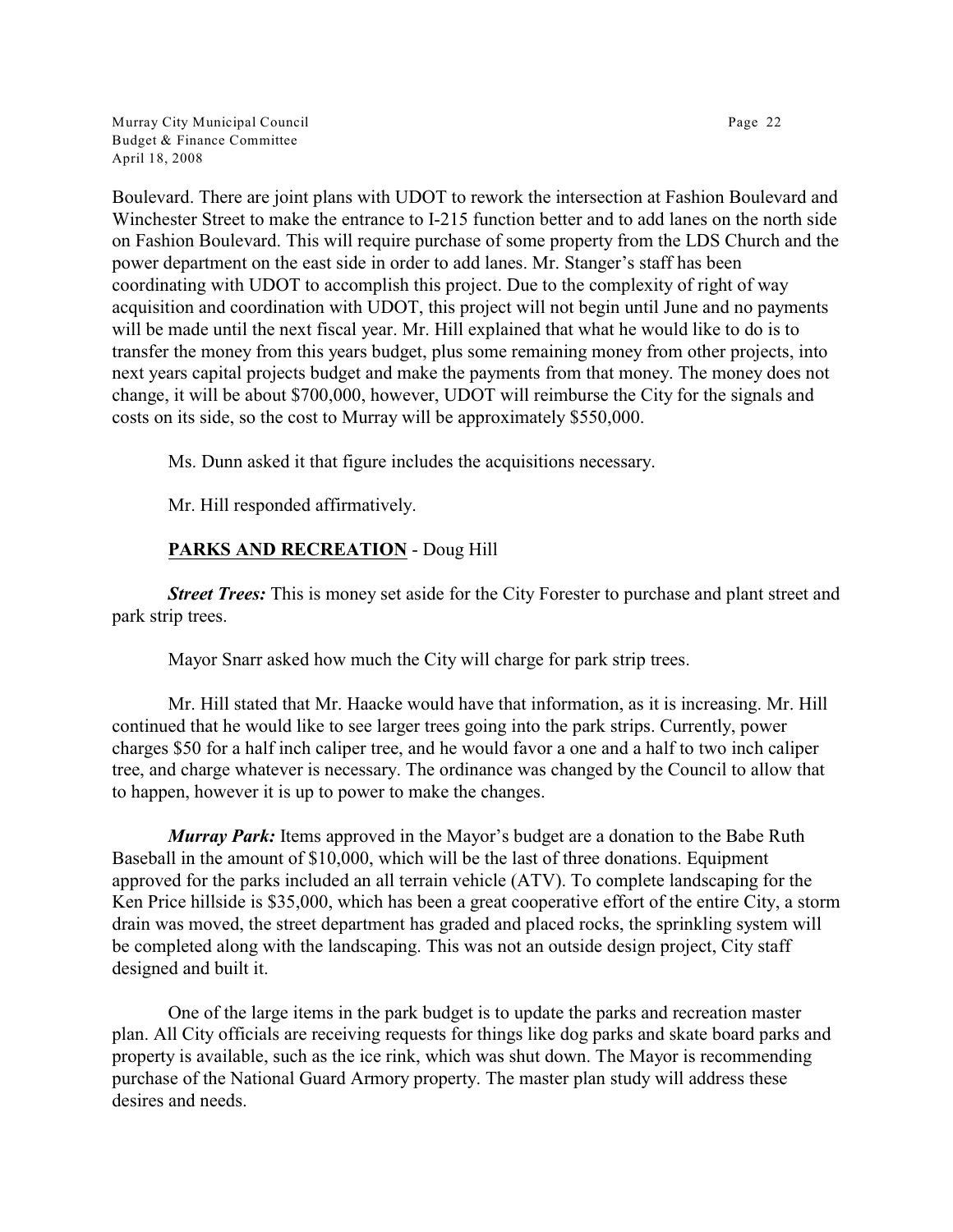Murray City Municipal Council Page 23 Budget & Finance Committee April 18, 2008

Mayor Snarr mentioned there was \$20,000 extra needed in the budget this year for the hillside, however, Mr. Hill responded that he has money in the budget to complete that.

Mr. Hill commented that one thing not approved was the additional funds for the park pavilions, therefore, the budgeted amount in the current year of \$230,000 will not be spent for the pavilion replacement. A decision should be made as to whether that money goes back into reserves to be spent in a future year, or be set aside in a capital projects fund.

Ms. Dunn stated that she would like it to go on the contingency list for discussion.

Mr. Robertson asked if environmental issues would be researched prior to making a commitment on the National Guard property.

Mr. Hill said that he has been told that a Phase II Environmental Study has been completed and it is clean property, however, Mr. Hill will confirm that. No one wants another Quality Oil issue.

Ms. Griffiths asked about Quality Oil and if it had been definitively resolved.

Ms. Dunn and Mr. Hill agreed that it is not resolved.

*Neighborhood Parks:* The following items were approved by the Mayor in neighborhood parks.

- Completion of the Jordan River asphalt overlay on the trail system.
- Replacement of the wind screen at Hidden Village Park.
- Purchase a power washer to clean graffiti.
- Replace trees that have been removed along Jordan River Parkway

That overlay on the Jordan River trail system will complete everything and it should be several years before having to do that again.

Ms. Griffiths asked about the Wildlife Habitat Inhancement Program (WHIP) grant.

Mr. Hill explained that the grant has been received to improve approximately three acres of property at Germania Park. It is a three year grant with Murray providing matching funds. This is the third and final year.

Mr. Dredge asked if the ordinance prohibiting smoking had produced any complaints.

Mr. Hill responded that he has not heard of any problems. There was one incident where a person was asked to extinguish a cigarette and that person complied without complaints, however, he does not know if Murray is actively enforcing the ordinance.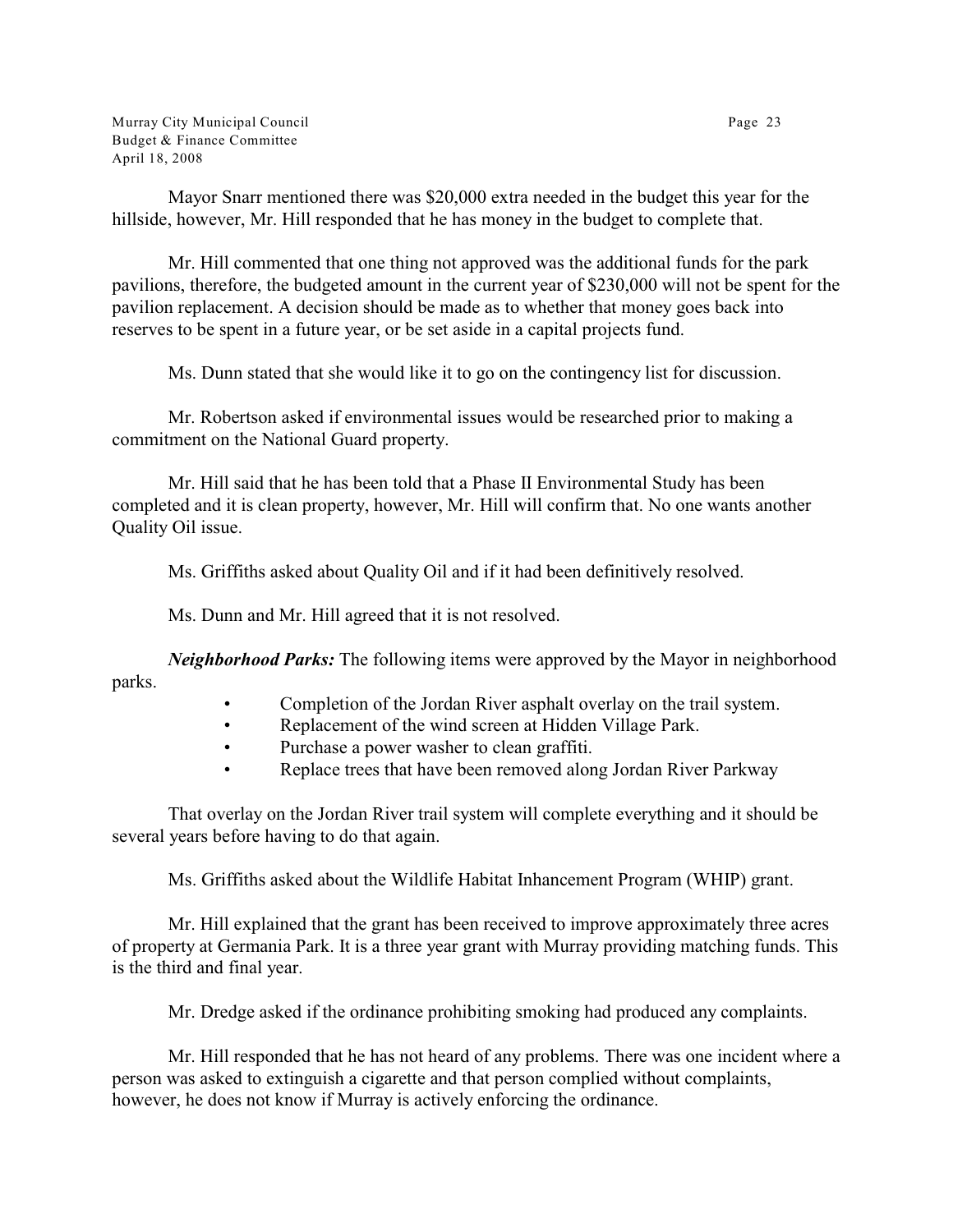Ms. Dunn stated that she has noticed the no smoking signs.

Mr. Hill responded that signs were put up just after the ordinance passed and at Liberty League baseball, where a large problem existed, he has not seen anyone smoking.

Mr. Robertson stated that cleaning the parks must be easier without the cigarette butts.

Mr. Sorensen thinks the smoking ordinance has had a positive impact and has made people aware.

Ms. Kirk commented that at Fun Days an announcement was made that there would be no smoking and the audience applauded.

*Park Center:* Mr. Hill explained that several line item adjustments were made just to reflect existing costs. Temporary employees has gone up. Minimum wage laws are changing and temporary employees will get a raise this year and another raise next year. Office supplies and equipment maintenance have increased. Much of the equipment is original, from five years ago, treadmills are wearing out. Currently, there is no cable television access to the Park Center and many of the clientele would like to watch TV while they exercise. He has gotten bids on the expense, as requested on the budget.

The Mayor commented that people have talked with him about the fitness bikes that were not approved. Bikers like them because they have something to concentrate on by going up hills and varying the workout.

Ms. Dunn stated that there are always people using the bikes.

Mr. Plant stated that he would like to have four more.

Mayor Snarr said that he did not include them due to the roads that desperately need repair.

*Recreation:* The only request is an increase in the officials game fees and is offset by fees charged for participation.

*Cultural Arts:* Ms. Griffiths stated that it is her dream to have a performing arts center in Murray.

Mr. Hill responded that the cost quoted for the proposed arts center is \$7.7 million.

Ms. Kirk offered that auditions for the Sound of Music were recently held and there were over 200 people at auditions. She stated that three full casts could have been selected with strong parts. Over 150 people will not be able to participate. She says that shows the demand that is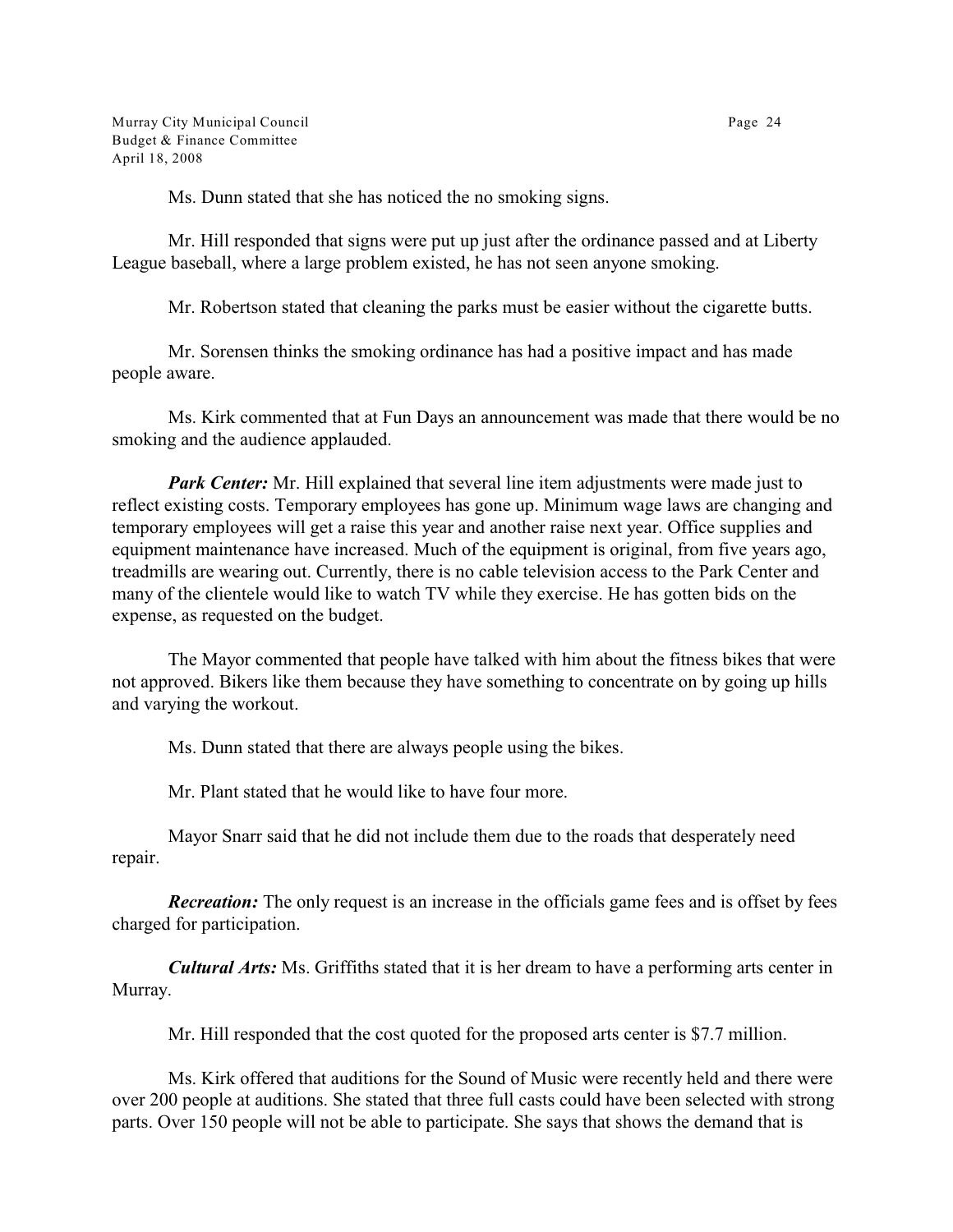Murray City Municipal Council **Page 25** Budget & Finance Committee April 18, 2008

being turned away for opportunities for kids without a facility.

Ms. Griffiths added that kids who participate in the arts do better academically than other students and she considers the facility a need, not a frill. She hopes that one day there will be one.

Ms. Kirk stated that there is an opportunity working with Salt Lake County. She continued that she feels there is money out there, however it takes leadership from the community to get behind the project. There is now a Murray foundation formed and it would appreciate help from the Council to support it.

Ms. Dunn commented that we have one of the best arts programs in the state of Utah. Even without a performing arts center, the City provides a lot of opportunity. She continued that she is open to ideas and would love to see it happen.

Mayor Snarr agreed to the desire to see it become reality, however, it is a balancing act and a question of priority, between repairing roads, or providing facilities.

Ms. Griffiths responded that her point exactly is making it a priority.

The Mayor asked what would be sacrificed, the City's responsibility is to police, fire, a good infrastructure, those things are at the top of the list.

Ms. Dunn suggested the center go on contingency to talk about it further. Ms. Dunn asked if the \$7.7 million referred to the proposal that was seen several years ago.

Mr. Hill answered that he did refer to that proposal, although, it would cost quite a bit more now.

Mr. Brass asked about anticipated annual maintenance costs.

Mr. Hill does not have an answer to that question, however, Ms. Kirk has studied other similar centers, such as Rose Wagner, to get a sense of how the rental to the public would contribute. The thinking is that the facility could be rented, because, as currently designed, there is a small theater, and other community rooms. The question frequently comes up as to why there is no facility in Murray for dinners and banquets and we are forced to go the Gardner Village and other locations for events. This center is designed so that space would be available for rental to groups in the community. There are revenue opportunities available. The groups that want to use the facility, Murray Symphony, Arts Council, rehearsal space for the public, could be charged for use. Tickets sales generate revenue, however, in Mr. Hill's opinion he is skeptical that revenue would cover operation and maintenance.

Ms. Dunn stated that she feels if the City is able to build the facility, subsidizing the operation is part of providing the services of the municipality. She stated that we subsidize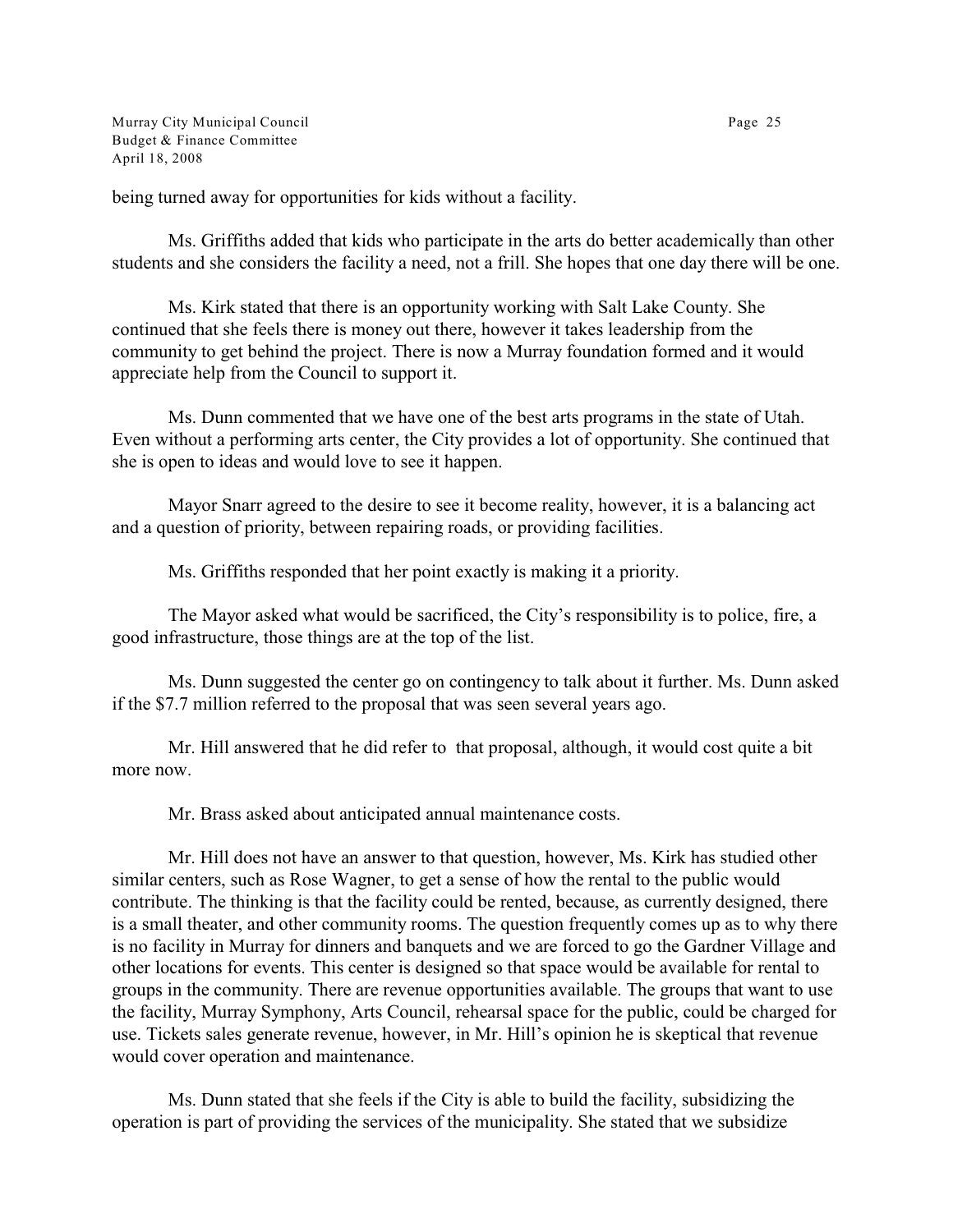Murray City Municipal Council Page 26 Budget & Finance Committee April 18, 2008

facilities to provide quality of life, the question is providing the facility itself.

Ms. Griffiths commented that there is a secondary need for a gathering place within the City. She reiterated that departments have to go outside the City to host events, such as the volunteer banquet.

Ms. Kirk offered that she would be happy to share with the Council the data she put together regarding other facilities, the usage and charges. Up-front costs are not being sought from the Council, however, its approval is being enlisted, in order for the fund raising group to seek funds and naming rights for the theater, little theater, and community rooms. She feels that up to \$2 million could be raised if they have the backing and support from the City. They have contacts now and will be hiring someone to put together a professional presentation for an Eccles Grant.

Mr. Hill explained that a non-profit group has formed for this effort.

Ms. Kirk expounded, saying that it is a group called the *Friends of the Performing Arts,* not part of the Arts Advisory Board. The chair is Lynn Chatterton, and some members are former Board members. The members are from local individual arts groups, and citizens are coming forward with interest to help.

Ms. Griffiths confirmed that the Arts Advisory Board is passionate about this effort, as well. She asked if this group was formed as a result of discussions in the Board meetings.

Ms. Kirk confirmed that was true.

Mr. Hill continued by stating that there are two items approved in the Cultural Arts budget, which are \$25,000 for the outdoor amphitheater floor replacement and \$10,000 for a schematic design for a possible amphitheater expansion. There is a need for concession space with roof and this would help put together some preliminary costs for future budget years.

Ms. Griffiths commented that in reading the requests, she noticed that the current facilities are really lacking.

Mr. Hill stated that everyone seems to be in agreement that the facility needs to be added on to, however, Mr. Hill's request is to start the process by involving an architect who can estimate the expense that is necessary for renovation.

Another concern that Ms. Griffiths addressed was the lighting in that area.

Mr. Hill commented that the lighting was addressed in the current budget. The power department worked with public services to improve lighting and repair the trail.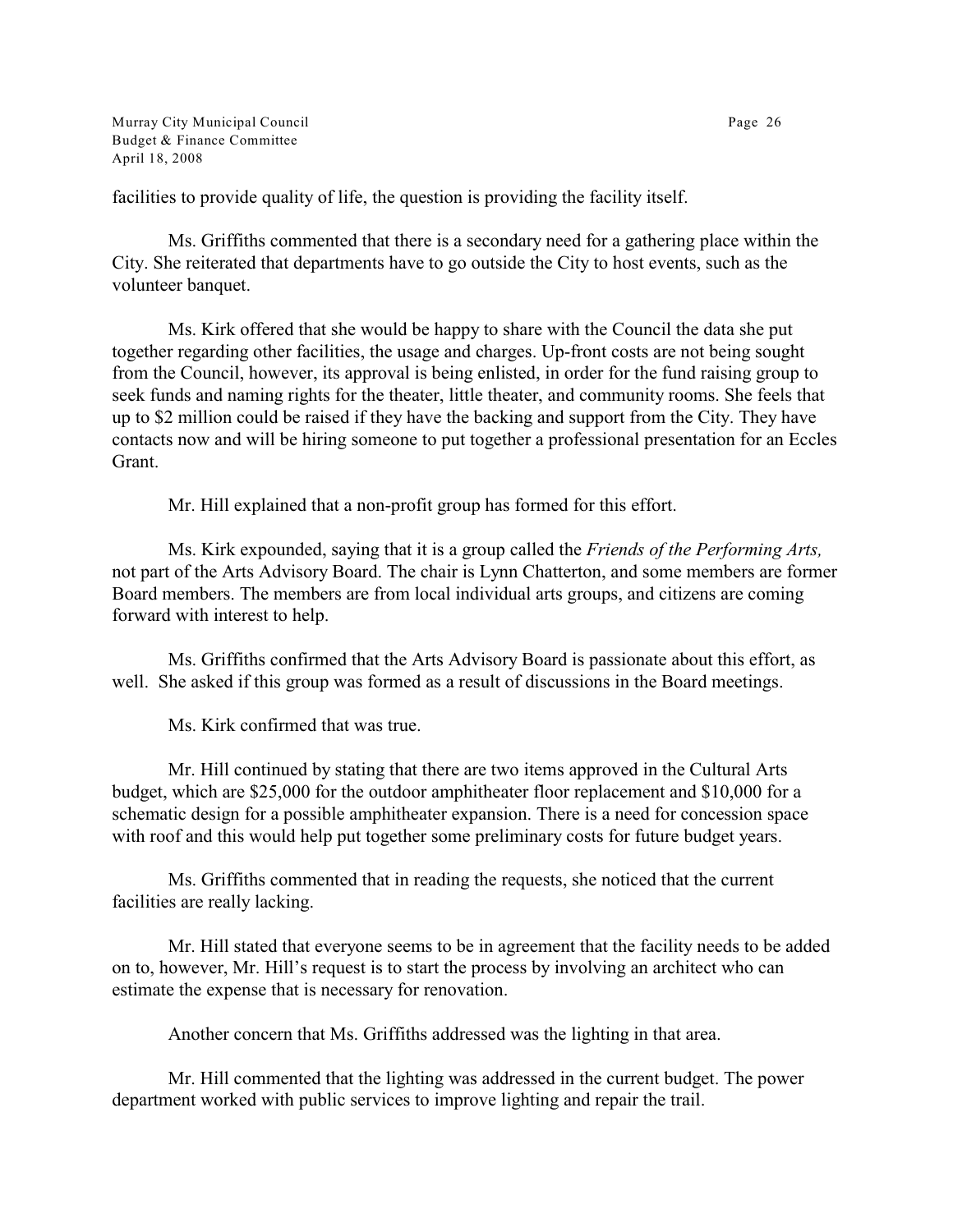Murray City Municipal Council **Page 27** Budget & Finance Committee April 18, 2008

*Swimming Pool:* The plaster for the pool is in the budget and it is standard to re-plaster about every eight to ten years. Mr. Hill confirmed that the pool is now about 10 years old. There are some minor adjustments to supplies and maintenance to reflect some existing costs.

Mr. Robertson asked if Mr. Hill is comfortable in terms of the cryptosporidium that was common the previous summer. Many pools are installing ultra violet lights (UV) to prevent an outbreak.

Mr. Hill stated that he is concerned about it, as is Cory Plant and Kim Sorensen. The biggest problem is the public perception. If there is an outbreak in the valley, people will stop swimming, whether there is a problem at Murray or not. Mr. Hill is not aware of any issue at the City pool last year. Because of that, nothing different is being planned, however, at the Park Center pool the ozone system has been repaired for an extra layer of protection there. The outdoor pool has only chlorine protection, and he feels that spending \$50,000 for a UV system is not wise until it is known how effective it might be. It sounds like a great solution, however, and it may be something requested in the next budget.

Mr. Plant stated that there are two new changes being implemented that he feels will help this situation. One is that on May  $5<sup>th</sup>$  a *potty break* will be instituted, so that for the last 10 minutes of every hour the pools will be cleared and patrons asked to use the restrooms. This was recommended by the Board of Health and will begin in the Park Center pool and then carry over to the outdoor pool. The other recommendation that will be implemented is that all children under the age of three or four must wear a swim diaper with plastic pants.

Mr. Plant continued stating that there were no confirmed cases of cryptosporidium in Murray pools according to the Board of Health. A city to the south of Murray had UV installed two years ago and that city had 17 confirmed cases of cryptosporidium last year. He does not feel that UV is the answer. He feels that following the recommendations of the Board of Health is the best way to go. The Board of Health thinks Murray does a good job and he feels the key is raising awareness among the patrons so that they know the reason for the new procedures at the pool.

Ms. Griffiths suggested that an article in the Murray Journal would be helpful.

Mr. Plant stated that he does plan that article and there will be signs and posters up on all the doors.

*Heritage Center:* Mr. Hill pointed out items approved in the Mayor's budget, which includes \$9000 additional software to track classes, lunch and other programs. It expands the data available now. There is a slight increase approved in car allowance reimbursement. Additional funds have been requested for the new evening dance program to continue operation. The seniors who participate pay a fee which offsets this expense.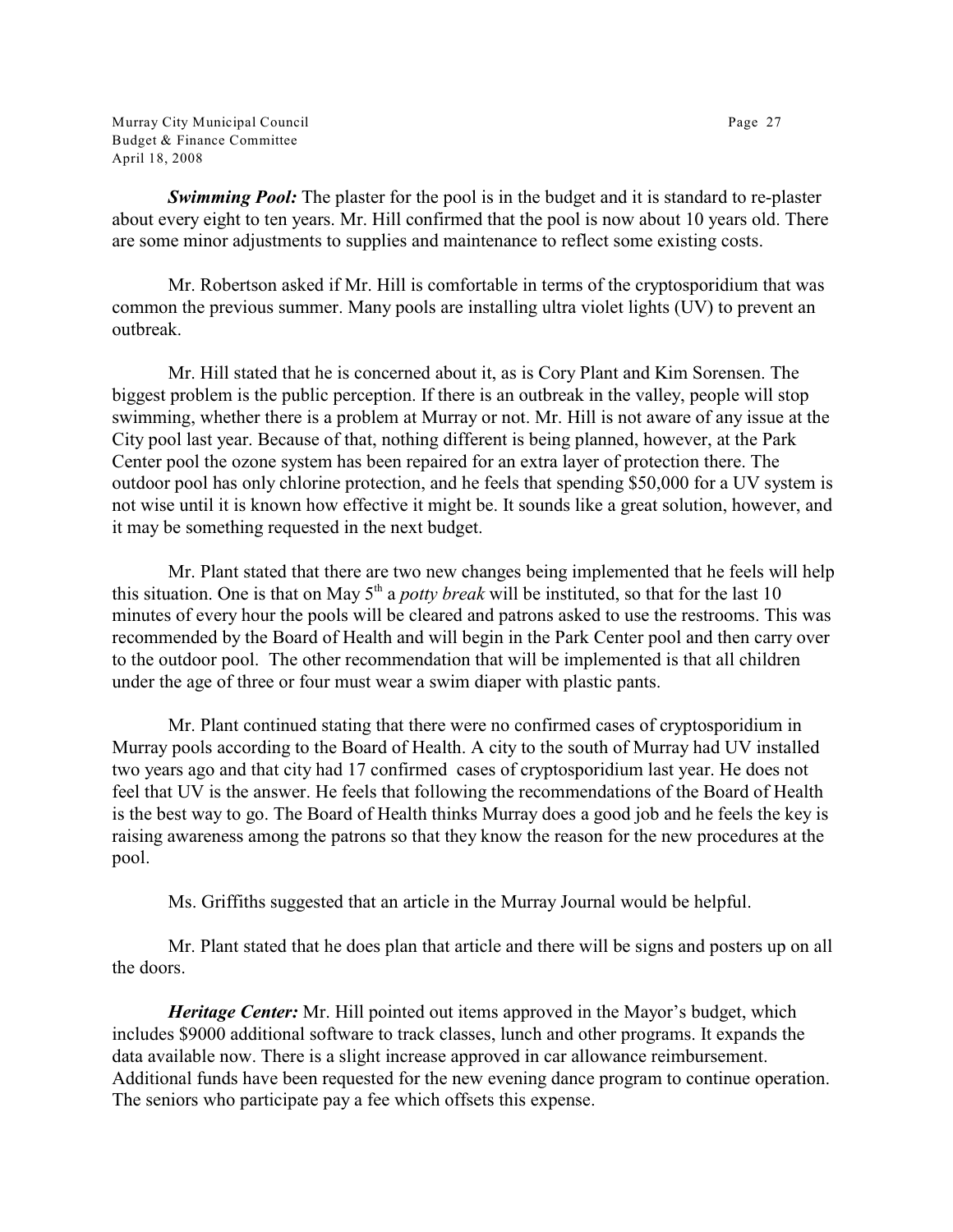Murray City Municipal Council Page 28 Budget & Finance Committee April 18, 2008

*Cemetery:* The Mayor approved an increase in overtime costs, due to frequent requests for holiday and weekend burials. Mr. Page is serving on a state board for cemetery superintendents and needs some funds for conference attendance and training. The road removal was not funded this year.

Mr. Hill stated that this completed the general fund departments budget requests and he would go right into the enterprise funds.

Mr. Dredge stated that in reviewing enterprise funds, it would be nice to have the revenues and reserve balances together with the budget requests.

*Water:* The water fund is in good financial condition. The reserve fund estimate for the end of this fiscal year is anticipated to be about \$7.2 million. Ms. Wilson has recommended that water maintain a 15% reserve as a minimum. That means that over \$6 million could be spent, in addition to what is requested in this budget. Mr. Hill would like the Council to be aware of the goal to go to remote meter reading. It would take most of the excess reserve to accomplish that. The staff will continue to analyze that concept and begin to move in that direction.

Mayor Snarr asked about the bobcat that was budgeted for \$2,500. He wondered if that was an attachment that was requested.

Mr. Hill responded that it is an upgrade to the bobcat. Every year he gets a new one for that price and the old one goes back.

Ms. Griffiths commented that this is the only budget in which the Mayor approved all the requested items.

The Mayor responded that in the enterprise funds, where he can see the revenue stream, it is easier to approve expenses.

Mr. Astill explained that the City really did not anticipate this kind of wealth building, however, the conservation efforts have been abandoned. The newspapers stated that the drought was over so water usage increased back to the 2001 water levels.

*Waste Water*: It is expected that waste water will have about \$850,000 in reserve at the end of this fiscal year. That assumes that all budgeted expenses will be expended, as anticipated.

The budget is very slight, with the only two projects scheduled.

The Fireclay sewer line combines funds from the current budget year with \$800,000 from next fiscal year making a total expense of \$2.2 million for the entire line.

The second project is the Central Valley betterments and the \$400,000 in this budget is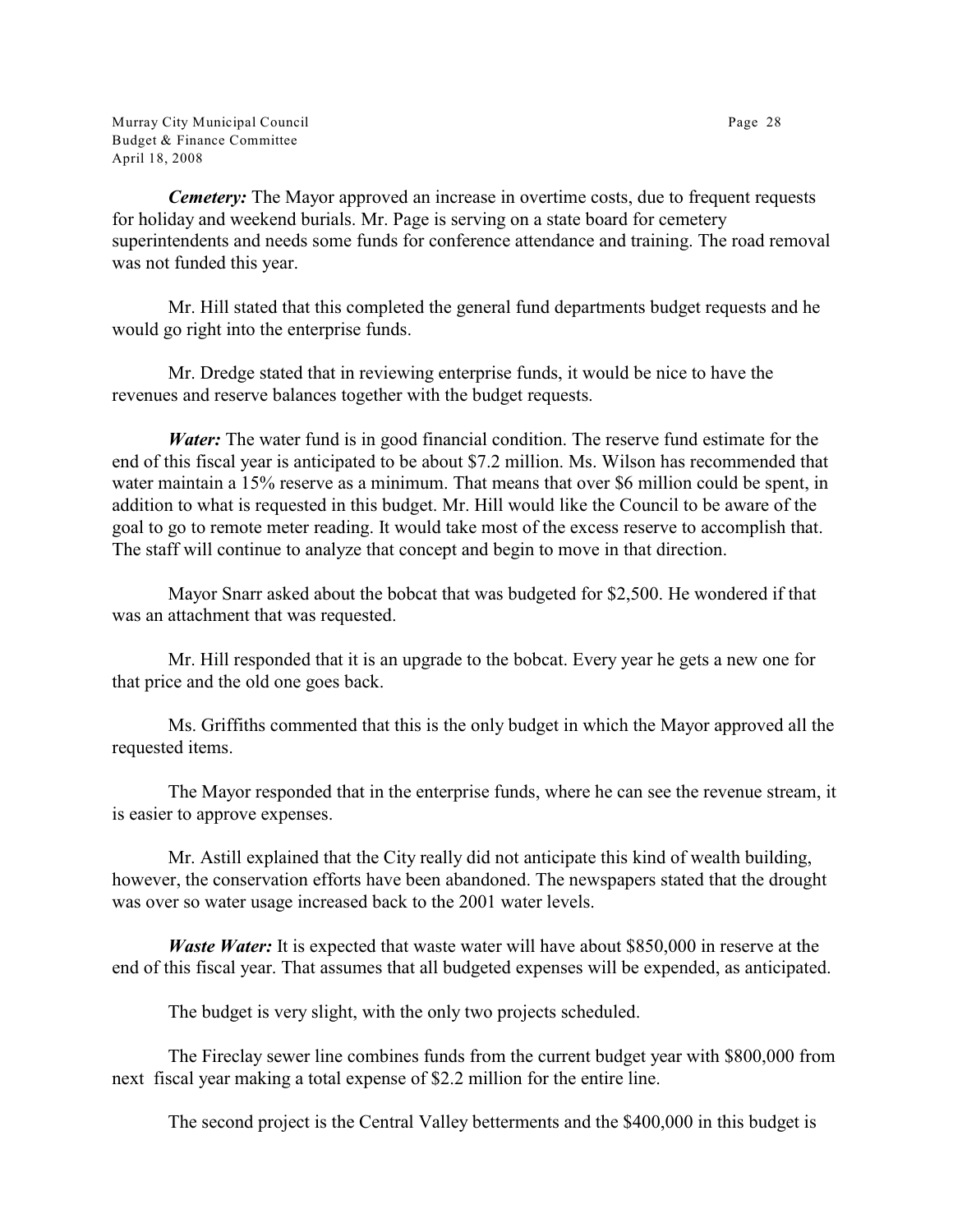Murray City Municipal Council Page 29 Budget & Finance Committee April 18, 2008

one of two years when the City will need to make larger than normal payments to Central Valley.

This means that the State Street project, which is the Fashion Place Mall line, is not planned to be done this year. Mr. Astill is a little nervous about that because it is nearing capacity, hopefully, depending on the Mall schedule and what type of businesses go in, it will not become an emergency situation. It will be monitored closely.

The plan is to fund that project next year.

Mayor Snarr commented that the new Nordstrom store will not be open until next year, and he asked if there is concern about the new shops on the south side.

Mr. Astill affirmed that there is a great demand from the Cheesecake Factory area. Other shops will be going in with Dillard's too.

*Golf Course:* The golf course is doing well and some reserves are being built, estimated to be about \$194,000, although the restroom remodel will lower that to about \$150,000. Mr. Hill has recommended spending about \$20,000 from reserves in order to purchase all the equipment items. Plans are to purchase only one greens-mower and to eliminate the equipment storage building.

Mr. Brass asked about playing through the spring.

Mr. Hill stated that the golf course did not open in January, and February and March were both down, however, the numbers are not significant.

**Solid Waste:** Mr. Hill estimates that the solid waste fund will have about \$320,000 in reserve at the end of the fiscal year.

There has been additional usage of the large roll off dumpsters and a fee associated with them, so the line item has been increased and is offset by rental charges. Garbage cans are aging so that line item has been increased by \$3,200.

Mr. Hill explained that a 4% cost of living adjustment has been built into the budget for the cost of Waste Management, this is in the contract, and amounts to \$30,000. The City is currently negotiating on the contract due to huge increases in gas and diesel costs. Waste Management has been clear that it is losing money on Murray City, however, a contract requires the service at that cost. The contract does contain language which allows for some adjustments for cost of living and Mr. Hill is not sure the \$30,000 will be sufficient, it could be as high as \$100,000. Waste Management is requesting a higher rate to cover fuel costs and wants to implement a fuel surcharge fee, which allows the contract to fluctuate from month to month based on the price of gas. Nothing has been decided, negotiations are ongoing.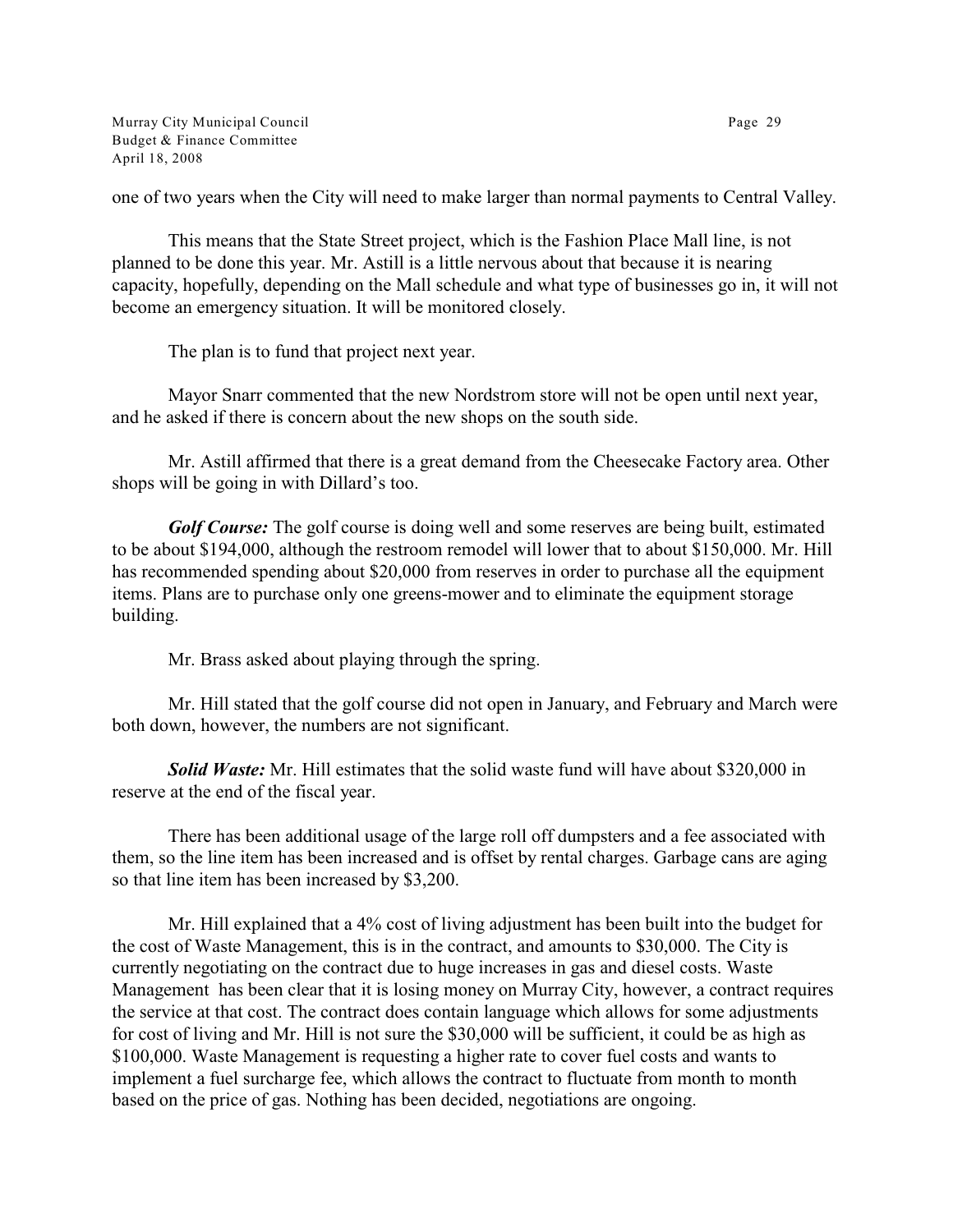Ms. vonWeller stated that Waste Management has indicated some flexibility.

Mr. Hill added that the contract with Waste Management expires July 1<sup>st</sup> of next year, with the ability to renew for two one year extensions.

Ms. Dunn asked about the comparison sheet for waste fees. She noticed that Salt Lake County charges a very high price for the second can and wondered the reasoning behind that.

Mr. Hill responded that he believes it is due to the fact that they are encouraging citizens to recycle rather than have the second waste can.

Ms. Dunn asked about Murray recycling. She read an article that showed Murray and one other city in which only #1 and #2 plastics can be recycled. Other areas take all plastics.

Mr. Hill did not have an answer, although, he will find out. Waste Management dictates that and because it picks up in other cities, he is surprised that there would be a difference.

Mayor Snarr stated that the recycled substances are all taken to the same sorting facility.

Mr. Hill stated that Murray may need to change the education materials to reflect what is actually acceptable.

Assuming worst case scenario, Waste Management may increase the collection rates by \$75,000 to \$100,000, which means that without a fee increase to the citizens, solid waste would need to use about \$120,000 of its reserves next year. That would leave a reserve account of \$200,000 at the end of next fiscal year.

Based on the comparison chart that was distributed, next year when the contract is renegotiated, it is likely there will be another fee increase.

Mayor Snarr's recommendation is to increase citizens fees this year. It may be that 50 cents for the first and second can is sufficient. With the first can at \$6.50 the recycling can is included, then a second can at \$4. He suggests running the numbers to see what increase reflects an additional \$75,000. His hopes are that by being fair with Waste Management this year, they will be fair in negotiations next year. He added that the county will be increasing its garbage collection fees.

Ms. Griffiths inquired about the fee for an additional recycle can.

Mr. Hill responded that it is \$4.00.

Ms. vonWeller commented on the comparison chart, that the costs are not exactly comparable, because there are variables on how far to the landfill, also, Riverton has just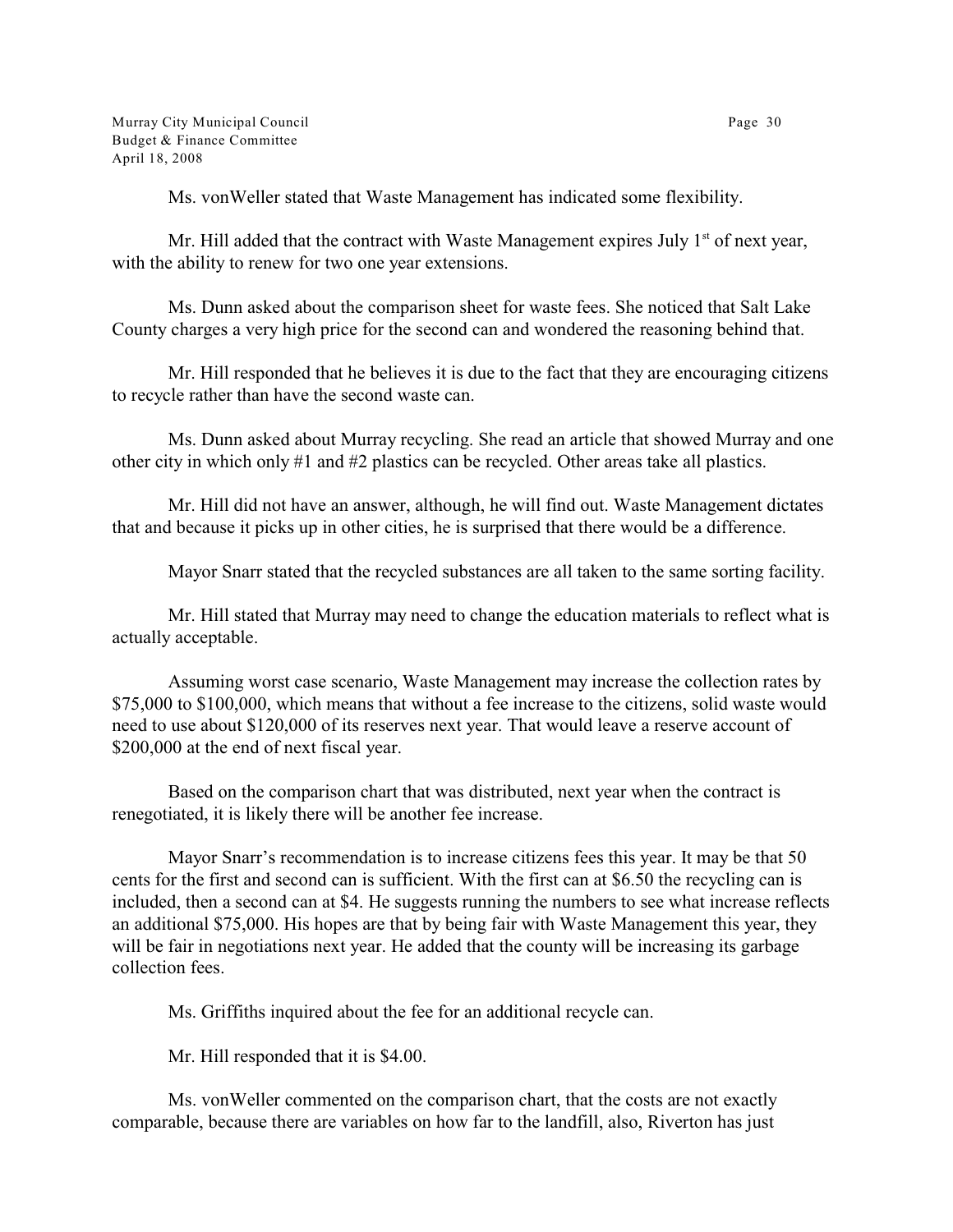Murray City Municipal Council Page 31 Budget & Finance Committee April 18, 2008

renegotiated and will probably follow with an increase to the residents.

Mr. Hill added that a fee increase would necessitate an ordinance change and he will defer to the Mayor on what should be done.

Mayor Snarr asked if that could go on contingency to be discussed further.

Ms. Dunn responded affirmatively.

*Storm Water:* This is a relatively new fund and the staff is still trying to adjust to revenues received. Mr. Hill anticipates that at the end of this fiscal year, there could be up to \$360,000 in reserves.

Some projects are not being started, due to complications that were not expected. Labrum is one, it looks like it needs to be taken all the way down 725 East to the creek, so it is a very expensive project.

This year the recommendation is to only expend according to revenue, and not touch the reserve account.

He explained that the requirement through the Phase II Environmental Protection Agency (EPA) is to have a structure at the shop which controls the street sweepers washout residue to send the water through a grease separator before it goes into the river. The estimate to build that is \$150,000.

Mr. Hill recommends the lease-purchase of a vacuum truck to suction out storm drains, and that is a major purchase of \$250,000. The lease purchase for five years would cost about \$60,000 per year.

There is other equipment requested in the budget and, due to the Phase II EPA requirements, he feels there is a need for an inspector to be added into the expenses for that fund. This employee would inspect new construction and monitor storm water.

The only project scheduled is the Capri storm line for \$400,000.

There was some discussion regarding complaints on storm drains and the City not taking care of those areas fast enough. Ms. Griffiths stated that she does not feel the citizens understand how expensive these programs and repairs are.

*Fleet and Central Garage Utility:* This is a status quo budget with no changes requested.

Mr. Dredge complimented Mr. Hill and the public services staff on their efforts. He called for a short break.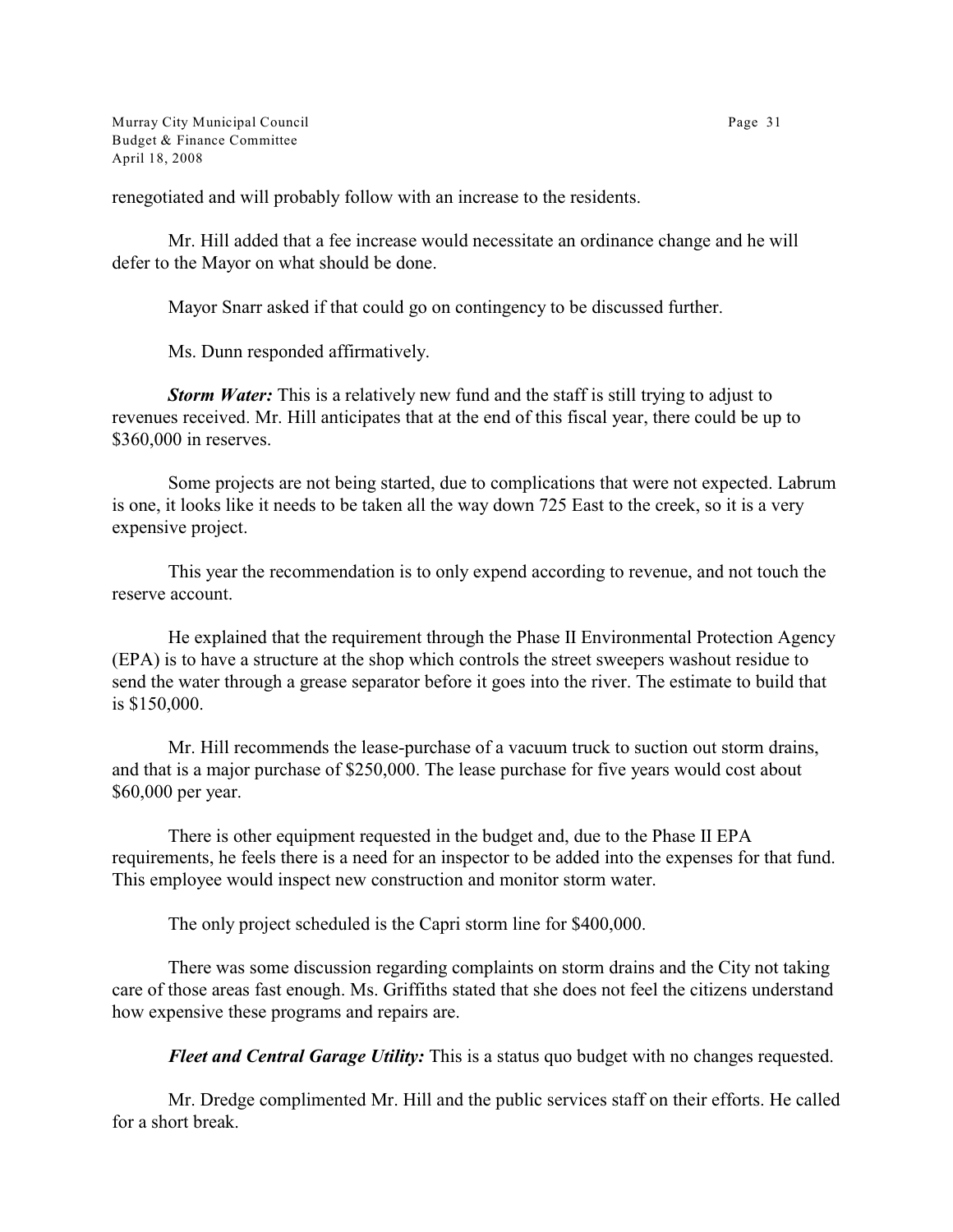Murray City Municipal Council Page 32 Budget & Finance Committee April 18, 2008

The Budget and Finance meeting reconvened at 3:04 p.m.

**ATTORNEY** - Frank Nakamura

Mayor Snarr commented that Judge Thompson was very complimentary of the attorney's office.

Mr. Nakamura reported that the budget is status quo with no major changes to last years figures. He stated how proud he is of the prosecutors. He feels that combined they are the best prosecution staff Murray has had. He is pleased that the City has given him some good employees, Mr. Critchfield, Mr. Farnsworth and Ms. Francis contribute to one of the best staffs in the state. That does make his job very easy.

Mr. Robertson asked about Mr. Nakamura's assessment of the court now.

Mr. Nakamura responded that we are fortunate to have Judge Thompson, with Mr. Williams, and the two prosecutors, it is a great situation.

**MAYOR'S OFFICE** - Dan Snarr & Jan Wells

Mayor Snarr stated that his budget is mostly status quo, although, there is some additional money for car allowance.

Ms. Wells explained that due to the increased fuel costs, \$25 has been added for anyone who receives a car allowance. That amounts to about 15 to 18 employees citywide who are affected.

Ms. Wells continued to explain the Mayor's *at-will* proposal. He is recommending the 3% COLA increase and a 1% merit increase this year. In addition, he would like to increase the *at-will* annuity from Jefferson Pilot by \$200.

The Mayor commented that he has very loyal department heads and some are not compensated as high as others, and there has been no merit increase for them in some time. With the 3% increase in average market rates, many red-lined employees will be off red-line and given a little room for growth.

Ms. Wells pointed out that last year money had been requested for cameras in the recorder's budget. Ms. Heales did not know what that money was intended for and it was spent on other things. The camera purchase has been requested again in the recorder's budget.

Mayor Snarr asked what that money was spent on.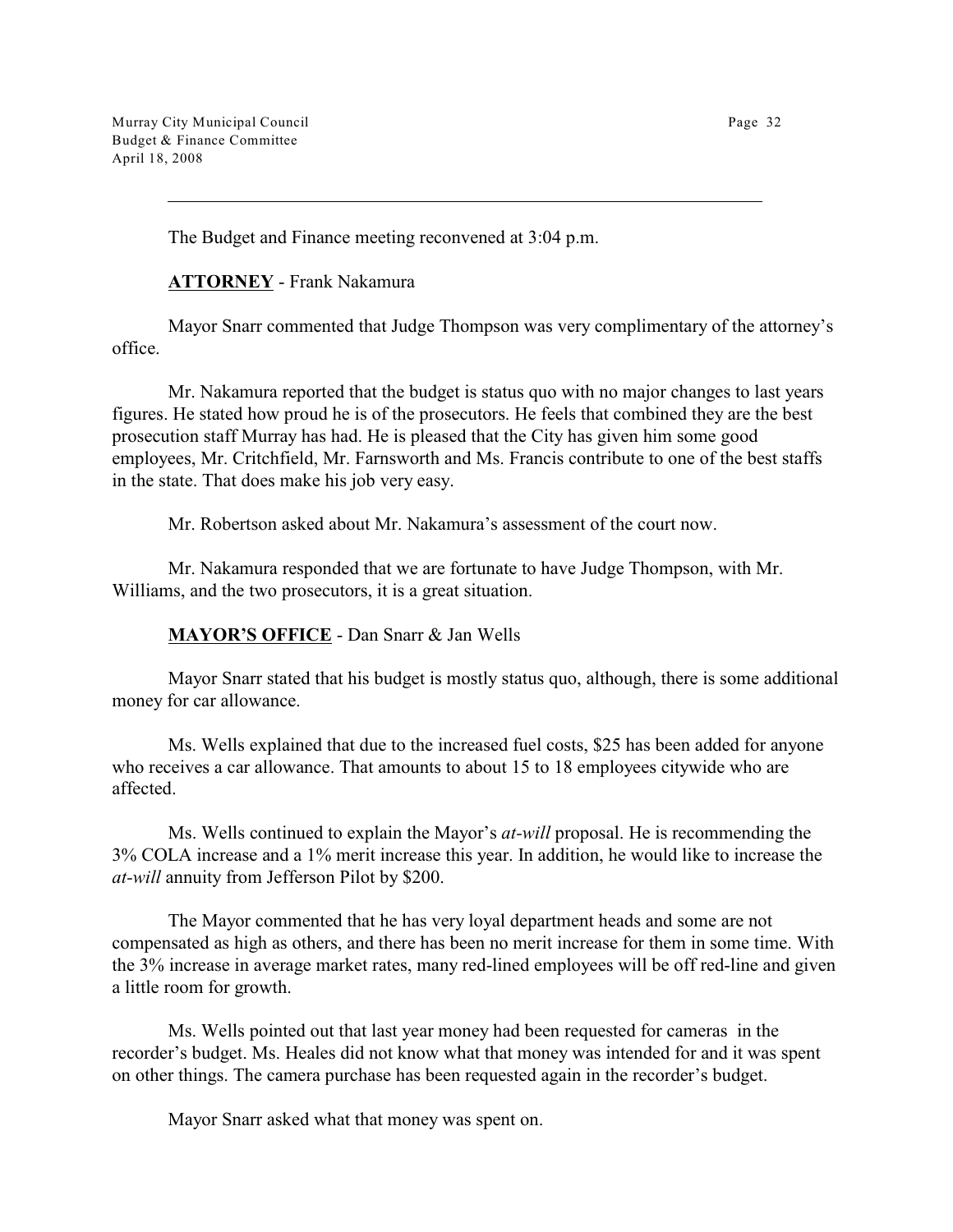Murray City Municipal Council Page 33 Budget & Finance Committee April 18, 2008

Ms. Wells responded that a large copy machine was purchased, as well as, a couple of computers.

# **CITY COUNCIL** - Mike Wagstaff

Mr. Wagstaff had a question regarding the Council budget in the temporary employees line item.

He was informed that it is the Council Members salary that comes under the temporary employee category.

Mr. Wagstaff suggested that the item be called elected officials.

Mr. Johns explained that the temporary line item is uniform throughout the City for employees who do not receive benefits.

Ms. Wilson stated that finance would be revising the chart of accounts and that is one item that can be looked at.

Mr. Dredge complimented everyone for their work, ideas and input on the budget. In revising the budget worksheets for next year, he suggests, instead of having each request on a separate page, combining onto one sheet in a narrative form, to reduce size and be easier to read. Another idea that Ms. Wilson showed Mr. Dredge is the form with projected revenues, expenses, and beginning fund balance. That would be valuable for the Council to see on interim reports.

Ms. Wilson noted that as other issues arise she would like to come to the Council to fine tune, if necessary.

Ms. Wells mentioned the budget addendum. It is so helpful not to have to hold public hearings on each item and she would appreciate the Council looking over that and considering it.

Ms. Griffiths asked to review the contingency items.

Mr. Brass mentioned the \$250,000 pledge for UTOPIA, because the hearing had not been held.

Mr. Wagstaff listed the contingency items as mentioned throughout the meetings:

- RDA Car allowance
- MIS Payroll system report writer
- Public Services (PS) road projects
- PS Pavilions
- PS Performing Arts Center